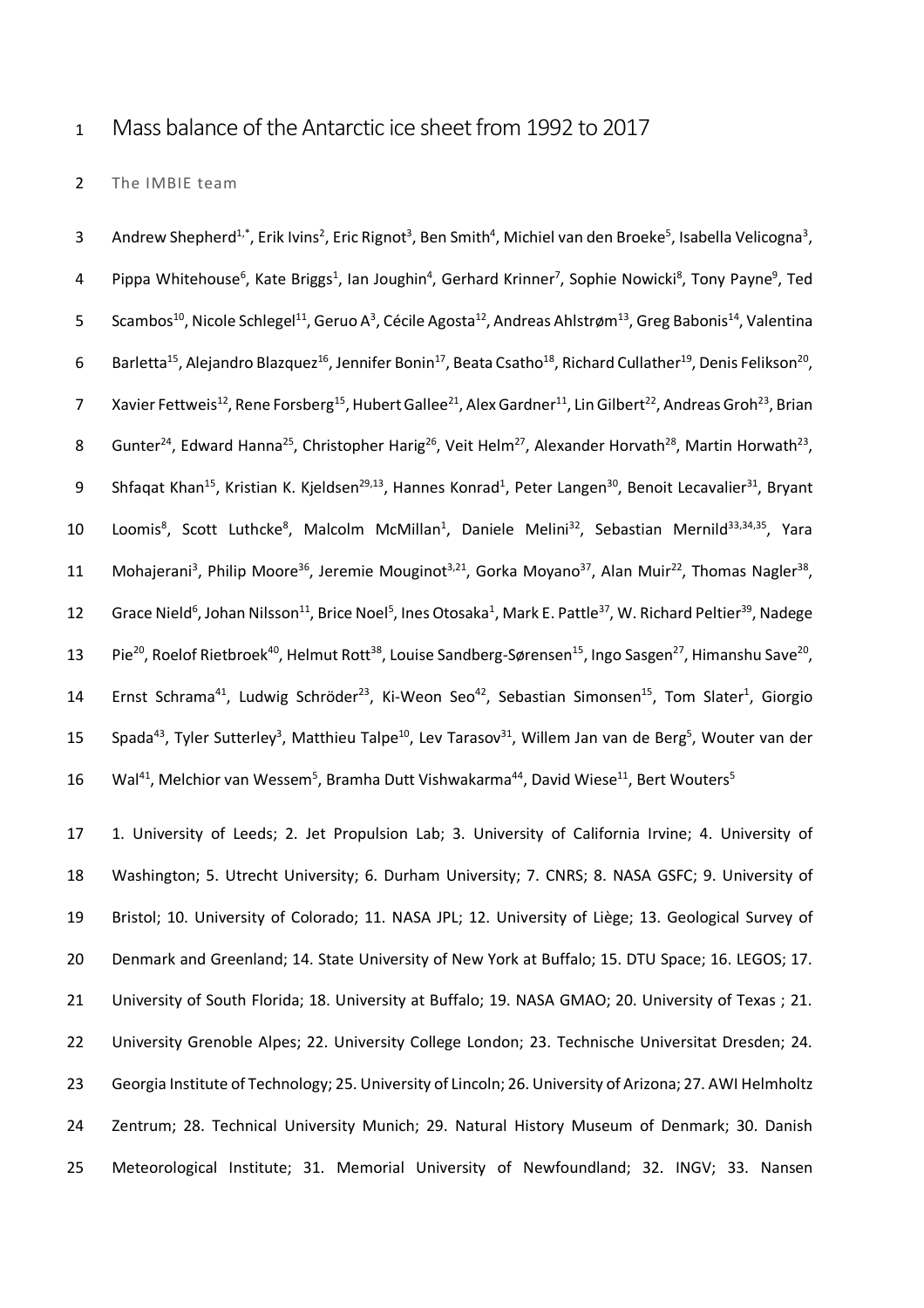Environmental and Remote Sensing Center; 34. Western Norway University of Applied Sciences; 35. Universidad de Magallanes; 36. Newcastle University; 37. isardSAT; 38. ENVEO Gmbh; 39. University 28 of Toronto; 40. University of Bonn; 41. Delft University of Technology; 42. Seoul National University; 43. Urbino University; 44. University of Stuttgart

\*Corresponding author: Andrew Shepherd a.shepherd@leeds.ac.uk

 **The Antarctic ice sheet is an important indicator of climate change and driver of sea level rise. Here, we combine satellite observations of its changing volume, flow, and gravitational attraction and surface mass balance modelling, to show that it lost 2720 ± 1390 Gt of ice between 1992 and 2017 - a 7.6 ± 3.9 mm contribution to mean sea level. Ocean-driven melting has caused rates of ice loss from West Antarctica to rise from 53 ± 29 Gt/yr in the 1990s to 159 ± 26 Gt/yr in the 2010s. Ice shelf collapse has driven Antarctic Peninsula ice loss up from 7 ± 13 Gt/yr in the 1990s to 33 ± 16 Gt/yr in the 2010s. We find large variations in and among model estimates of surface mass balance and glacial isostatic adjustment in East Antarctica, and its 25-year mass trend (5 ± 46 Gt/yr) is still the least certain.**

40 The Antarctic ice sheets hold enough water to raise global sea level by 58 metres <sup>1</sup>. They channel ice 41 to the oceans through a network of glaciers and ice streams  $^2$ , each with a substantial inland catchment <sup>3</sup>. Fluctuations in the grounded ice sheet mass arise due to differences between net snow accumulation at the surface, meltwater runoff, and ice discharge into the ocean. In recent decades, 44 reductions in the thickness and extent  $5$  of floating ice shelves have disturbed inland ice flow, 45 triggering retreat  $6,7$ , acceleration  $8,9$ , and drawdown  $10,11$  of many marine terminating ice streams. A variety of techniques have been developed to measure changes in ice sheet mass, based on satellite 47 observations of their speed  $^{12}$ , volume  $^{13}$ , and gravitational attraction  $^{14}$  combined with modelled 48 surface mass balance <sup>15</sup> and glacial isostatic adjustment<sup>16</sup>. Since 1989, there have been more than 150 49 assessments of ice loss from Antarctica based on these approaches <sup>17</sup>. An inter-comparison of 12 such 50 estimates  $^{18}$ , demonstrated that the three principal satellite techniques provide similar results at the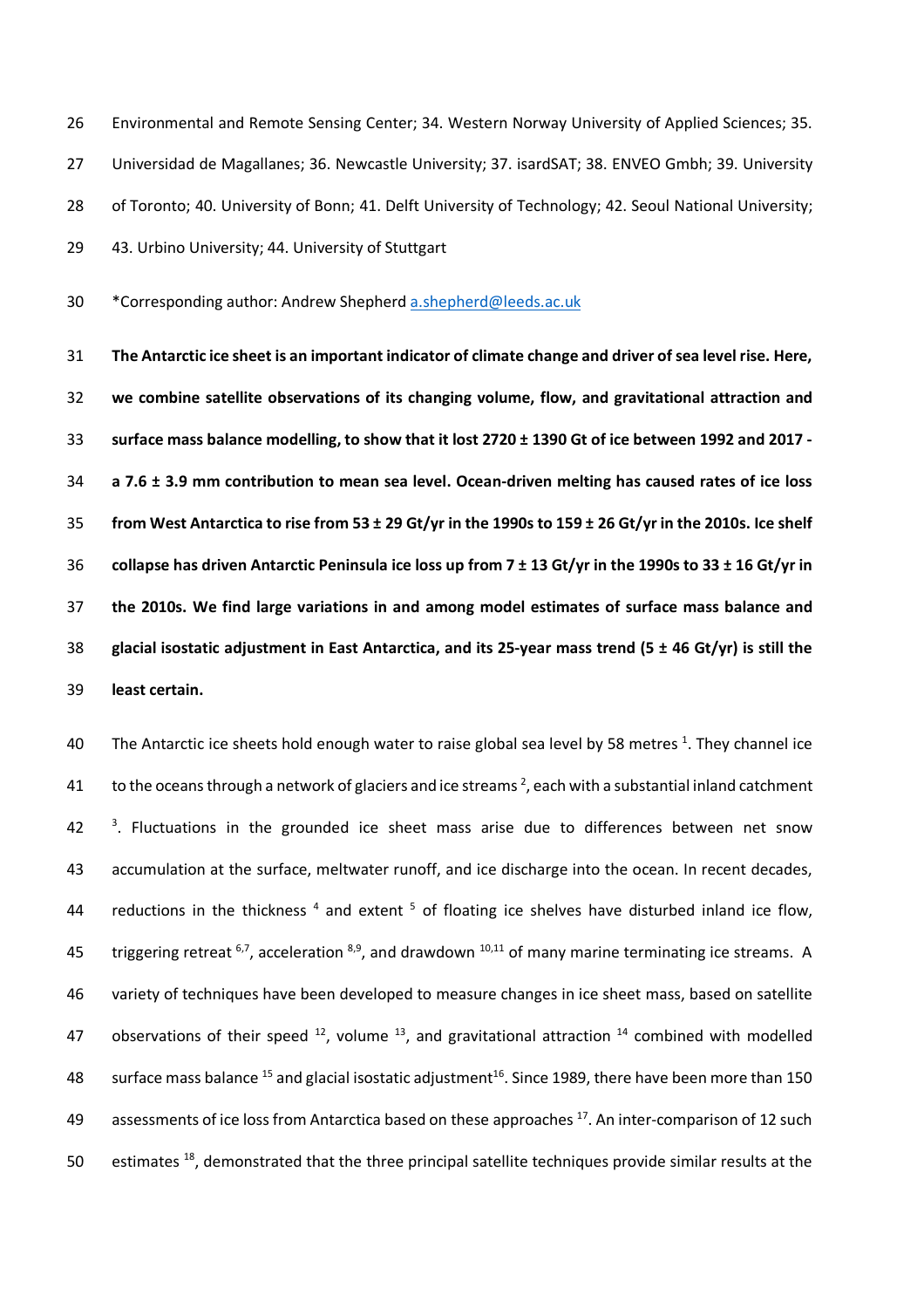continental scale and, when combined, lead to an estimated mass loss of 71 ± 53 Gt of ice per year averaged over the period 1992 to 2011. Here, we extend this assessment to include twice as many studies, doubling the overlap period and extending the record through to 2017.

 We collated 24 independently-derived estimates of ice sheet mass balance (Figure 1) determined within the period 1992 to 2017 and based upon the techniques of satellite altimetry (7 estimates), gravimetry (15 estimates) or the input-output method (2 estimates). Altogether, there were 24, 24, 57 and 23 individual estimates of mass change computed within defined geographical limits  $19,20$  for the East Antarctic, West Antarctic and the Antarctic Peninsula ice sheets, respectively. Rates of ice sheet 59 mass change were compared (see Methods) over common intervals of time  $^{18}$ . We then averaged rates of ice sheet mass balance based on the same class of satellite observations to produce three technique-dependent time series of mass change in each geographical region (see Methods). Within each class, the annual mass rate uncertainty was computed as the mean uncertainty of the individual contributions. The final, reconciled estimate of ice sheet mass change for each region was computed as the mean of the technique-dependent values available at each epoch (Figure 1). In computing the associated uncertainty, we assumed that the errors for each technique are independent. To estimate the cumulative mass change and its uncertainty (Figure 2), we integrated the reconciled estimates for each ice sheet and weighted the annual uncertainty by 1/√n, where n is the number of years elapsed relative to the start of each time series. Antarctic ice sheet mass trends and their uncertainties (Table 1) were computed as the linear sum and root sum square of the regional trends and their uncertainties, respectively.

 The level of disagreement between individual estimates of ice sheet mass balance increases with the area of each ice sheet region, with average per-epoch standard deviations of 11, 21, and 37 Gt/yr at the Antarctic Peninsula, West Antarctica, and East Antarctica, respectively (Figure 1 and Methods). Among the techniques, gravimetric estimates are the most abundant and also the most closely aligned, though their spread increases in East Antarctica where glacial isostatic adjustment remains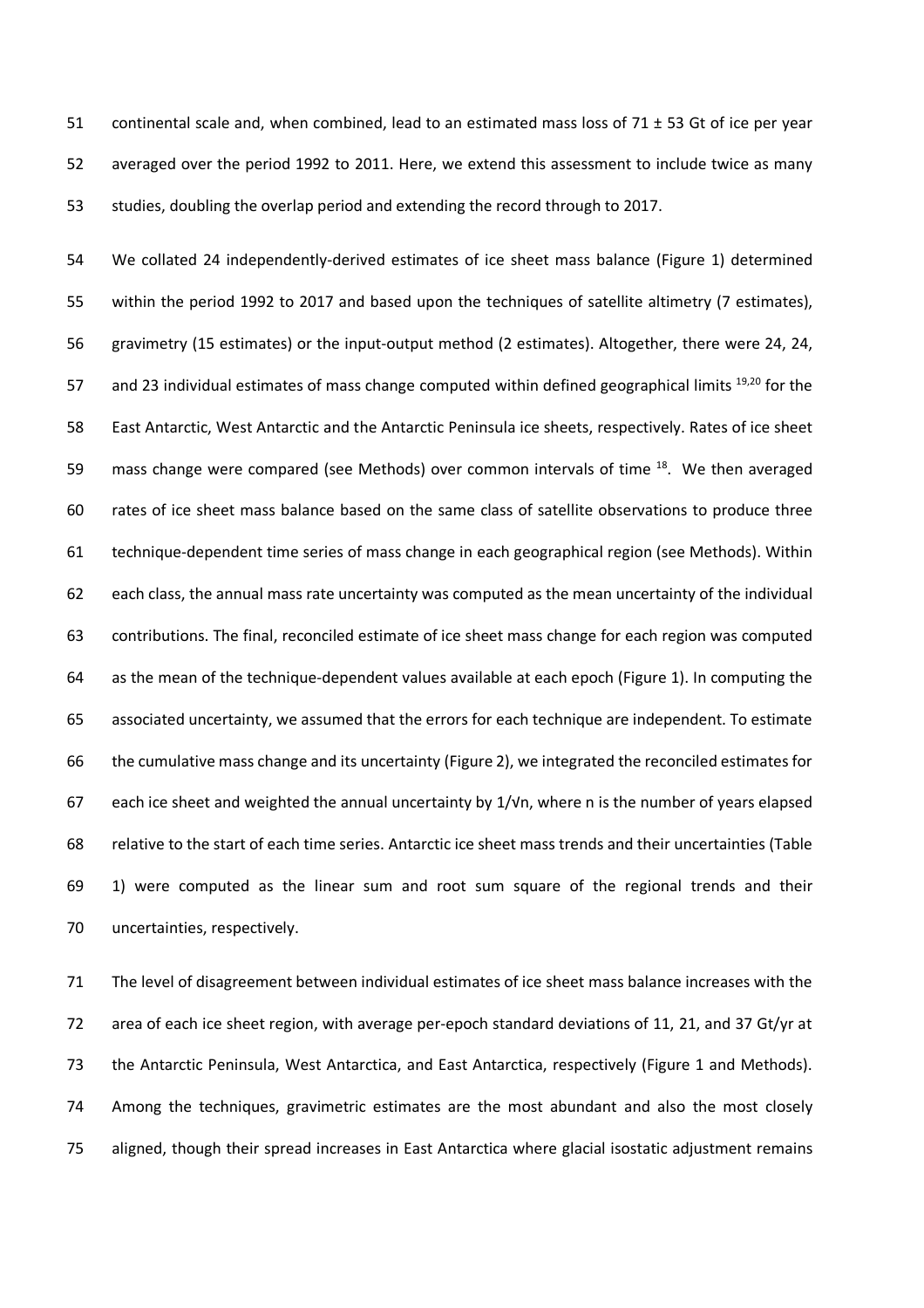76 poorly constrained  $^{21}$  and is least certain when spatially integrated  $^{22-33}$  due to the region's vast extent. Solutions based on satellite altimetry and the input-output method run for the entire record, roughly twice the duration of the gravimetry time series. Although most (59 %) estimates fall within one standard deviation of the technique-dependent mean, a few (6 %) depart by more than three. At the 80 Antarctic Peninsula, the 25-year average rate of ice sheet mass balance is -20  $\pm$  15 Gt/yr, with a  $\sim$ 15 81 Gt/yr increase in losses since 2000. The strongest signal and trend has occurred in West Antarctica, 82 where rates of mass loss rise from 53  $\pm$  29 Gt/yr to 159  $\pm$  26 Gt/yr between the first and final 5 years 83 of our survey, with the largest increase occurring during the late 2000's when ice discharge from the 84 Amundsen Sea sector accelerated . Both of these regional losses are driven by reductions in the thickness and extent of floating ice shelves, which has triggering retreat, acceleration, and drawdown 86 of marine terminating glaciers <sup>35</sup>. The least certain result is in East Antarctica, where the average 25-87 year mass trend is 5 ± 46 Gt/yr. Overall, the Antarctic ice sheet lost 2720 ± 1390 Gt of ice between 1992 and 2017, an average rate of 109 ± 56 Gt/yr.

 Knowledge of the ice sheet surface mass balance is an essential component of the input-output method, which subtracts solid ice discharge from net snow accumulation, and also aids interpretation of mass trends derived from satellite altimetry and gravimetry. Snowfall is the major driver of 92 temporal and spatial variability in Antarctic ice sheet surface mass change  $36,37$ . Although locally important, spatially integrated sublimation and meltwater runoff are typically one to two orders of magnitude smaller, respectively. In the absence of observation-based maps, Antarctic ice sheet surface mass balance is usually taken from atmospheric models, evaluated with in-situ and remotely-96 sensed observations  $15,38-41$ . To assess Antarctic surface mass balance, we compared two global reanalysis products (JRA55 and ERA-Interim) and two regional climate models (RACMO2 and MARv3.6)(see Methods). ERA-Interim is usually regarded as the best performing reanalysis product 99 over Antarctica, albeit with a dry bias in the interior and overestimated rain fraction  $40,42,43$ . Spatially averaged accumulation rates peak at the Antarctic Peninsula, and are ~3 and ~7 times lower in West and East Antarctica, respectively (Extended Data Figure 2 and Extended Data Figure 3). Compared to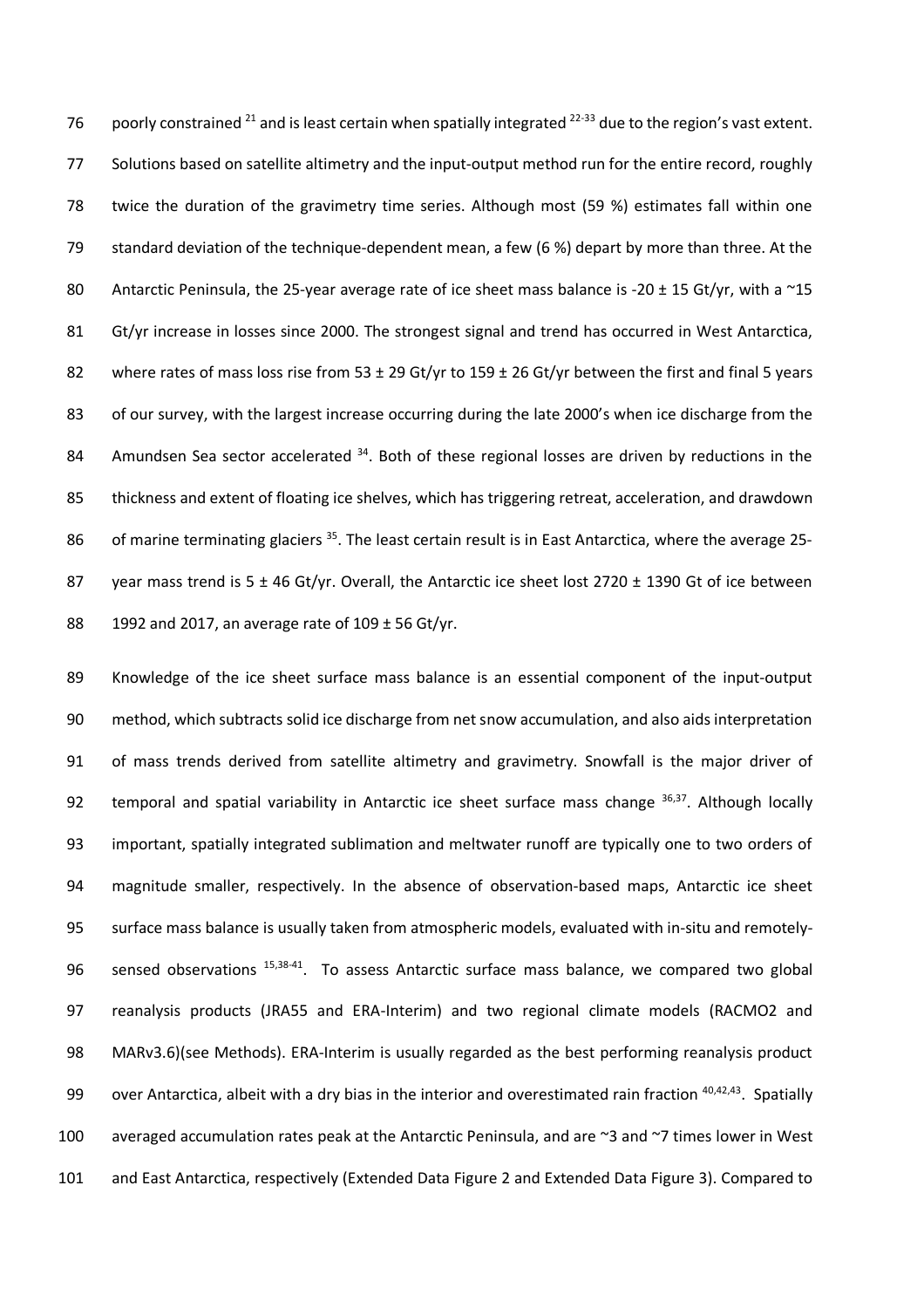the all-model average surface mass balance of 1994 Gt/yr, the regional climate models have 4.7% higher and the reanalyses 7% lower values. These differences can be attributed to the higher resolution of the regional models, which resolve the steep coastal precipitation gradients in greater detail, and also their improved representation of polar processes. The temporal variability of all products is similar, and they all agree on the absence of an ice sheet wide trend in surface mass balance over the period 1979 to 2017, implying that recent Antarctic ice sheet mass loss is dominated by increased solid ice discharge into the ocean.

 Gravimetric estimates of mass change are strongly influenced by the method used to correct for glacial 110 isostatic adjustment  $(GIA)^{16}$ . In this study, six different GIA models were used for this purpose 111 <sup>22,25,27,31,32,44</sup>. We also assessed nine continent-wide forward-model and two regional model simulations to better understand uncertainties in the GIA signal itself, and we reprocessed the 113 gravimetry estimates of mass balance using just the W12a<sup>27</sup> and IJ05\_R2<sup>32</sup> GIA models for comparison 114 with earlier work<sup>18</sup> (see Methods). The net gravitational effect of GIA across Antarctica is positive, and 115 the mean and standard deviation of the continent-wide GIA models (54  $\pm$  18 Gt/yr) is very close to 116 that of W12a (56  $\pm$  27 Gt/yr) and IJ05\_R2 (55  $\pm$  13 Gt/yr). The narrow spread likely reflects the difficulty of quantifying the timing and extent of past ice sheet change, and the absence of lateral variations in 118 Earth rheology within some models<sup>45</sup>. In areas where GIA is a significant component of the regional mass change, such as the Amundsen, Ross and Filchner-Ronne sectors of West Antarctica (see Extended Data Figure 4), models predict the greatest uplift rates (5 to 7 mm/yr on average) but also the greatest variability (e.g. standard deviation > 10 mm/yr in the Amundsen sector). Away from areas with large GIA signals there is low variance among the models and broad agreement with GPS 123 observations<sup>46</sup>. Nevertheless, most models considered here do not account for ice sheet change during the last few millennia, because it is poorly known. Inaccurate treatment of low degree 125 harmonics associated with the global GIA signal can also bias gravimetric mass balance calculations<sup>47</sup>. If the GIA signal includes a transient component associated with recent ice sheet change this will bias mass trend estimates and should be accounted for in future work.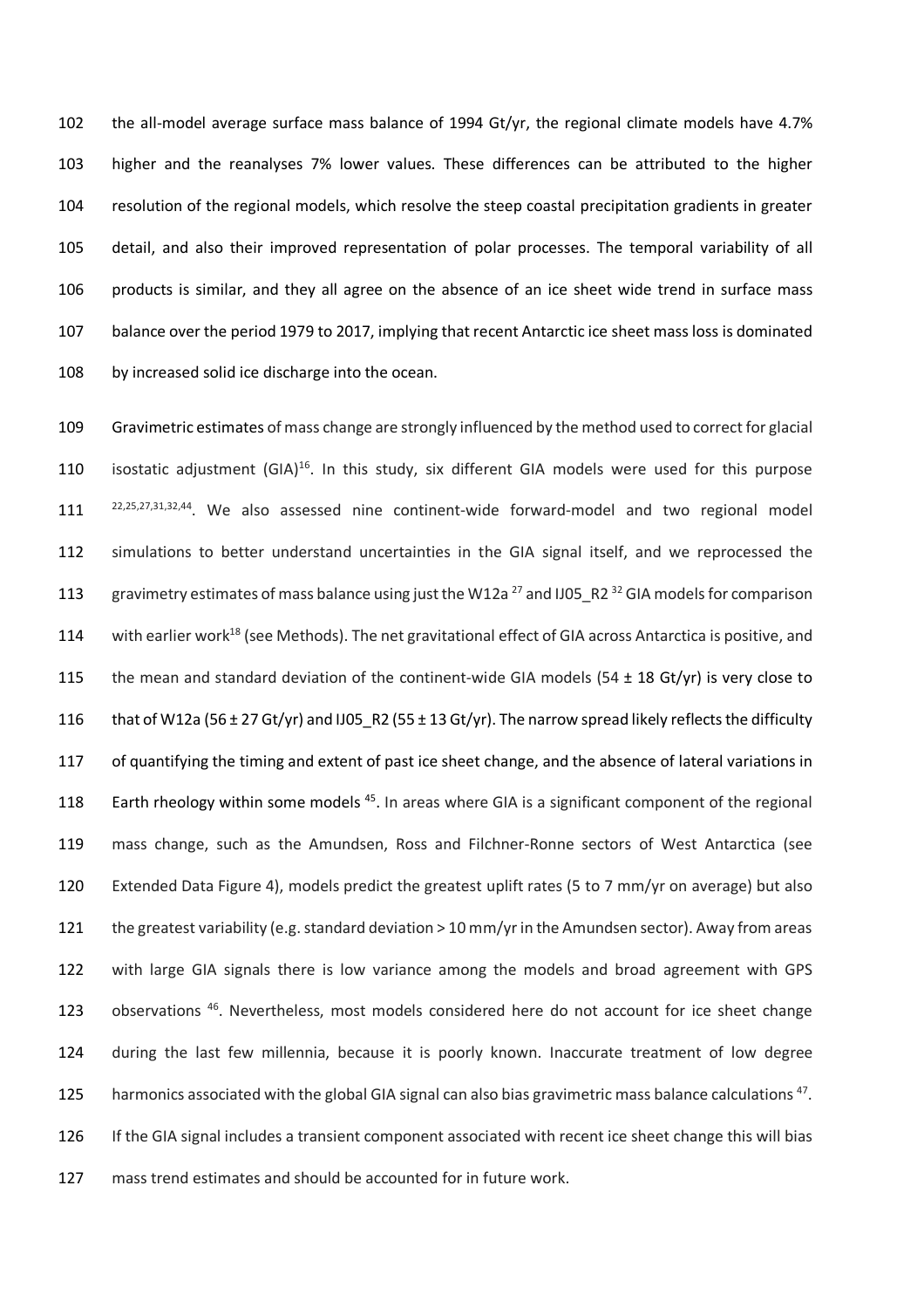128 Improvements in ice sheet mass balance assessments are still possible. Airborne snow radar <sup>48,49</sup> is a powerful tool for evaluating surface mass balance and firn compaction models over large spatial (1000's of km) and temporal (centennial) scales, in addition to the ice cores that have been 131 traditionally used<sup>50</sup>. Geological constraints on the ice sheet history  $21$  and GPS measurements of 132 contemporary uplift <sup>46,51</sup> allow GIA models to be scrutinised and calibrated. More of both these data sets are needed, especially in East Antarctica. Given their apparent diversity, the spread of GIA and surface mass balance models should be evaluated in concert with the satellite gravimetry, altimetry, and velocity measurements. A reassessment of satellite measurements acquired during the 1990s 136 would address the imbalance that is present in the current record. Alternative techniques (e.g. ) for the combination of satellite data sets should be explored, and satellite measurements with common temporal sampling should be contrasted. The ice sheet mass balance record should now be separated into the contributions due to short-term fluctuations in surface mass balance and longer-term trends in glacier ice. In addition to these obvious improvements, continued satellite observations are, of course, essential.

#### References

- 1 Fretwell, P. *et al.* Bedmap2: Improved ice bed, surface and thickness datasets for Antarctica. *Cryosphere* **7**, 375-393, doi:10.5194/tc-7-375-2013 (2013).
- 2 Rignot, E., Mouginot, J. & Scheuchl, B. Ice flow of the antarctic ice sheet. *Science* **333**, 1427- 1430, doi:10.1126/science.1208336 (2011).
- 3 Zwally, H. J., Giovinetto, M. B., Beckley, M. A. & Saba, J. L. (GSFC Cryospheric Sciences Laboratory, 2012).
- 4 Shepherd, A. *et al.* Recent loss of floating ice and the consequent sea level contribution. *Geophys. Res. Lett.* **37**, doi:10.1029/2010GL042496 (2010).
- 5 Cook, A. J. & Vaughan, D. G. Overview of areal changes of the ice shelves on the Antarctic Peninsula over the past 50 years. *Cryosphere* **4**, 77-98, doi:10.5194/tc-4-77-2010 (2010).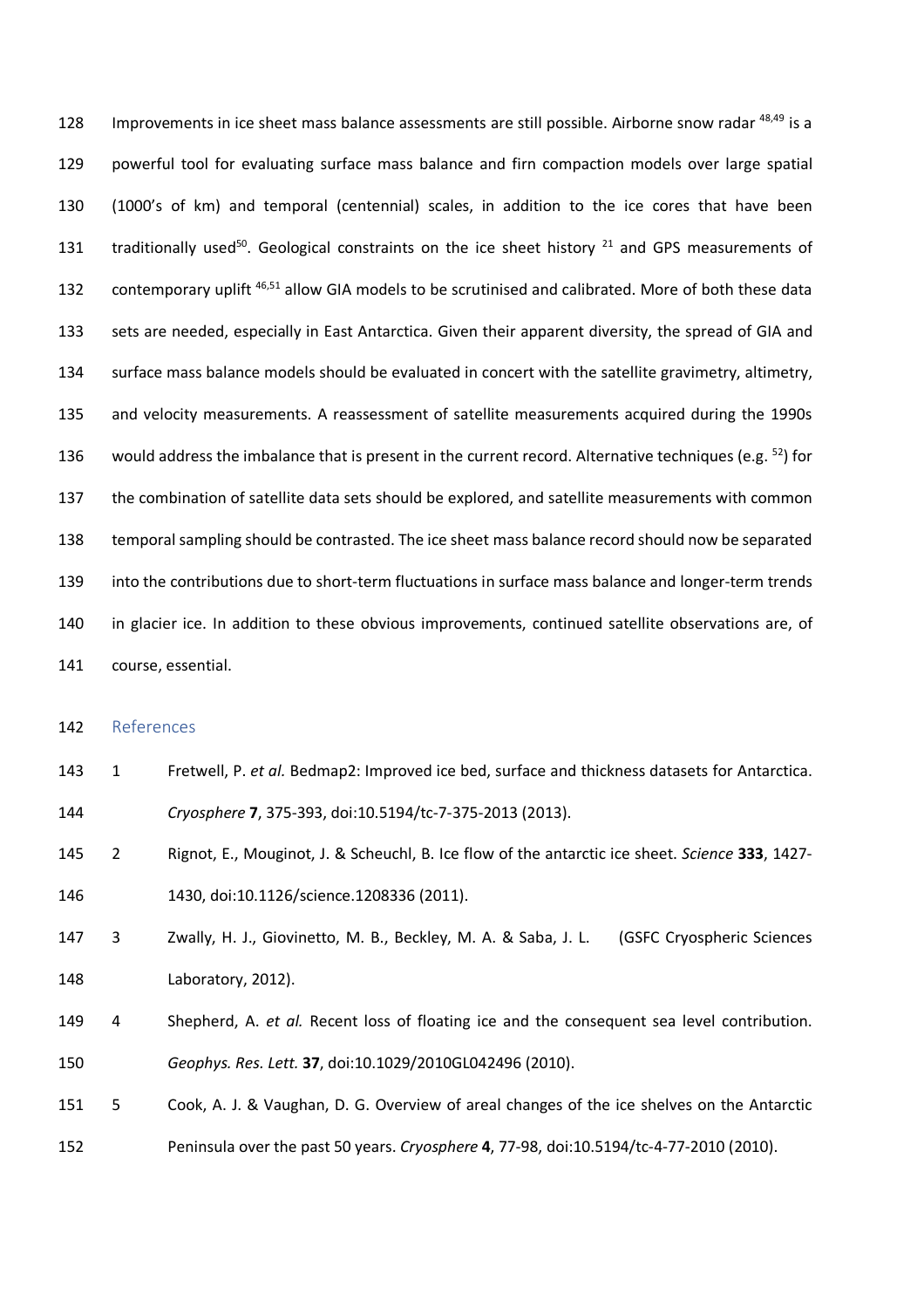| 153 | 6              | Rignot, E., Mouginot, J., Morlighem, M., Seroussi, H. & Scheuchl, B. Widespread, rapid            |
|-----|----------------|---------------------------------------------------------------------------------------------------|
| 154 |                | grounding line retreat of Pine Island, Thwaites, Smith, and Kohler glaciers, West Antarctica,     |
| 155 |                | from 1992 to 2011. Geophys. Res. Lett. 41, 3502-3509, doi:10.1002/2014GL060140 (2014).            |
| 156 | $\overline{7}$ | Konrad, H. et al. Net retreat of Antarctic glacier grounding lines. Nat. Geosci. In press (2018). |
| 157 | 8              | Joughin, I., Tulaczyk, S., Bindschadler, R. & Price, S. F. Changes in west Antarctic ice stream   |
| 158 |                | velocities: Observation and analysis. J. Geophys. Res. B Solid Earth 107, EPM 3-1 - 3-22 (2002).  |
| 159 | 9              | Rignot, E. et al. Accelerated ice discharge from the Antarctic Peninsula following the collapse   |
| 160 |                | of Larsen B ice shelf. Geophys. Res. Lett. 31, L18401 18401-18404, doi:10.1029/2004GL020697       |
| 161 |                | (2004).                                                                                           |
| 162 | 10             | Shepherd, A., Wingham, D. J. & Mansley, J. A. D. Inland thinning of the Amundsen Sea sector,      |
| 163 |                | West Antarctica. Geophys. Res. Lett. 29, 2-1 (2002).                                              |
| 164 | 11             | Scambos, T. A., Bohlander, J. A., Shuman, C. A. & Skvarca, P. Glacier acceleration and thinning   |
| 165 |                | after ice shelf collapse in the Larsen B embayment, Antarctica. Geophys. Res. Lett. 31, L18402    |
| 166 |                | 18401-18404, doi:10.1029/2004GL020670 (2004).                                                     |
| 167 | 12             | Rignot, E. & Thomas, R. H. Mass balance of polar ice sheets. Science 297, 1502-1506,              |
| 168 |                | doi:10.1126/science.1073888 (2002). This paper presents the first continent-wide                  |
| 169 |                | assessment of the Antartic ice sheet mass budget - the difference between snow input and          |
| 170 |                | glacier ice discharge.                                                                            |
| 171 | 13             | Wingham, D. J., Ridout, A. J., Scharroo, R., Arthern, R. J. & Shum, C. K. Antarctic elevation     |

change from 1992 to 1996. *Science* **282**, 456-458, doi:10.1126/science.282.5388.456 (1998).

 **This study reports the first survey of the Antarctic ice sheet volume and mass change based on repeat satellite altimetry.**

14 Velicogna, I. & Wahr, J. Measurements of time-variable gravity show mass loss in Antarctica.

*Science* **311**, 1754-1756, doi:10.1126/science.1123785 (2006). **This study presents the first** 

**assessment of Antarctic ice sheet mass change determined from satellite gravimetry.**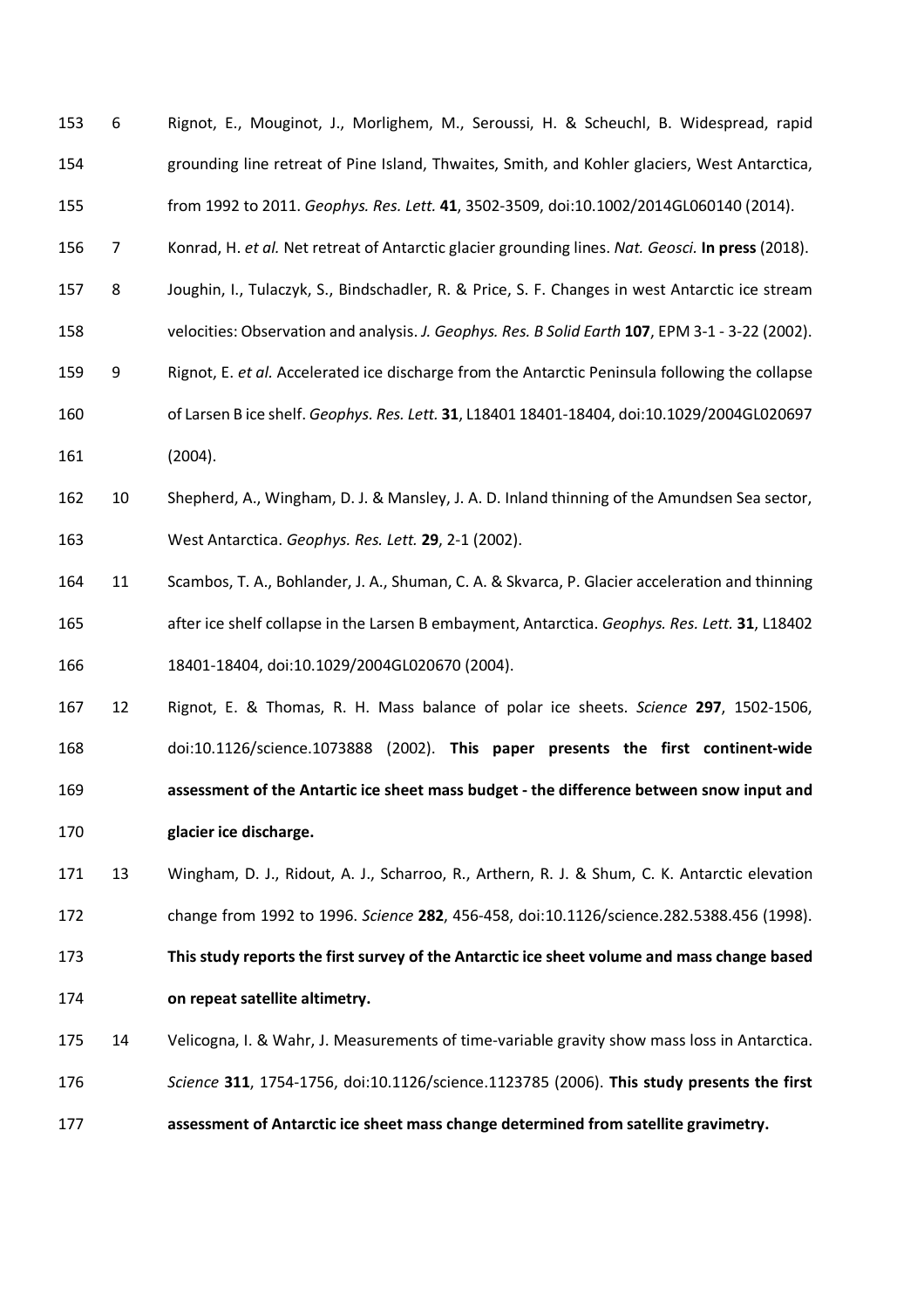- 15 van Wessem, J. M. *et al.* Modelling the climate and surface mass balance of polar ice sheets using RACMO2, part 2: Antarctica (1979–2016). *The Cryosphere Discuss.* **2017**, 1-35, doi:10.5194/tc-2017-202 (2017).
- 16 King, M. A. *et al.* Lower satellite-gravimetry estimates of Antarctic sea-level contribution. *Nature* **491**, 586-589, doi:10.1038/nature11621 (2012).
- 17 Briggs, K. *et al.* Charting ice-sheet contributions to global sea-level rise. *Eos, Transactions American Geophysical Union* **97** (2016).
- 18 Shepherd, A. *et al.* A reconciled estimate of ice-sheet mass balance. *Science* **338**, 1183-1189, doi:10.1126/science.1228102 (2012). **This large scale inter-comparison exercise reports the**

**first community assessment of the Antarctic ice sheet mass balance.**

- 19 Zwally, H. J., Giovinetto, M. B., Beckley, M. A. & Saba, J. L. (ed GSFC Cryospheric Sciences Laboratory) (2012).
- 20 Rignot, E., Mouginot, J. & Scheuchl, B. Antarctic grounding line mapping from differential satellite radar interferometry. *Geophys. Res. Lett.* **38**, doi:10.1029/2011GL047109 (2011).
- 21 Bentley, M. J. *et al.* A community-based geological reconstruction of Antarctic Ice Sheet deglaciation since the Last Glacial Maximum. *Quat. Sci. Rev.* **100**, 1-9, doi:10.1016/j.quascirev.2014.06.025 (2014). **This community assessment collates and reports geological evidence of the Antarctic ice sheet retreat over the current inter-glacial period, a key factor in the regional glacial isostatic adjustment.**

22 Peltier, W. R. in *Annual Review of Earth and Planetary Sciences* Vol. 32 111-149 (2004).

 23 A, G., Wahr, J. & Zhong, S. Computations of the viscoelastic response of a 3-D compressible earth to surface loading: An application to glacial isostatic adjustment in Antarctica and Canada. *Geophys. J. Int.* **192**, 557-572, doi:10.1093/gji/ggs030 (2013).

 24 Sasgen, I. *et al.* Antarctic ice-mass balance 2003 to 2012: Regional reanalysis of GRACE satellite gravimetry measurements with improved estimate of glacial-isostatic adjustment based on GPS uplift rates. *Cryosphere* **7**, 1499-1512, doi:10.5194/tc-7-1499-2013 (2013).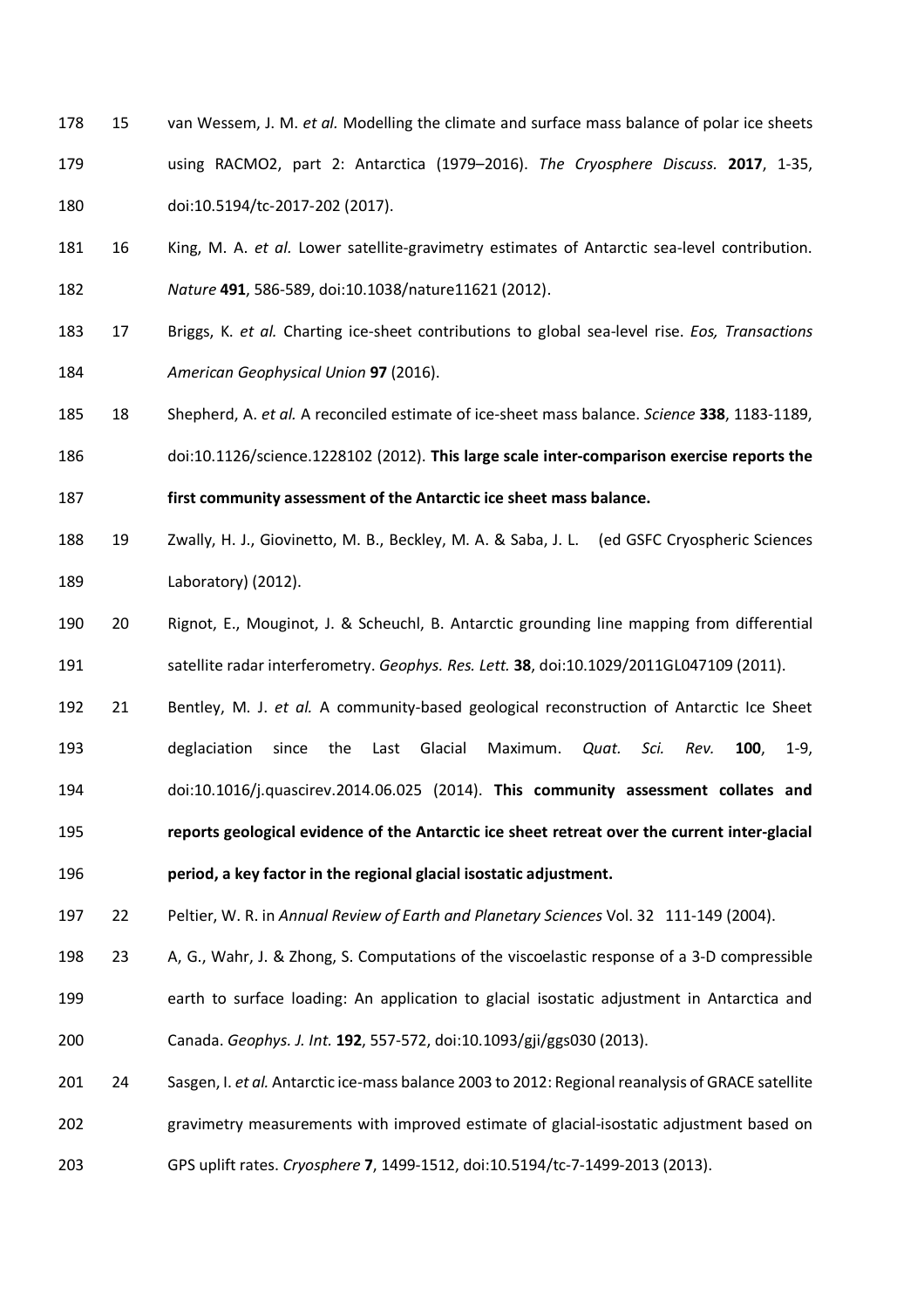- 25 Peltier, W. R., Argus, D. F. & Drummond, R. Space geodesy constrains ice age terminal deglaciation: The global ICE-6G-C (VM5a) model. *J. Geophys. Res. B Solid Earth* **120**, 450-487, doi:10.1002/2014JB011176 (2015).
- 26 King, M. A., Whitehouse, P. L. & van der Wal, W. Incomplete separability of Antarctic plate rotation from glacial isostatic adjustment deformation within geodetic observations. *Geophys. J. Int.* **204**, 324-330, doi:10.1093/gji/ggv461 (2016).
- 27 Whitehouse, P. L., Bentley, M. J., Milne, G. A., King, M. A. & Thomas, I. D. A new glacial isostatic adjustment model for Antarctica: Calibrated and tested using observations of relative sea-level change and present-day uplift rates. *Geophys. J. Int.* **190**, 1464-1482, doi:10.1111/j.1365-
- 246X.2012.05557.x (2012).
- 28 Spada, G., Melini, D. & Colleoni, F. (ed geodynamics.org) (2015).
- 29 Konrad, H., Sasgen, I., Pollard, D. & Klemann, V. Potential of the solid-Earth response for limiting long-term West Antarctic Ice Sheet retreat in a warming climate. *Earth Plan. Sci. Lett.* **432**, 254-264, doi:10.1016/j.epsl.2015.10.008 (2015).
- 30 Briggs, R. D., Pollard, D. & Tarasov, L. A data-constrained large ensemble analysis of Antarctic evolution since the Eemian. *Quat. Sci. Rev.* **103**, 91-115, doi:10.1016/j.quascirev.2014.09.003 (2014).
- 31 Ivins, E. R. & James, T. S. Antarctic glacial isostatic adjustment: A new assessment. *Antarct. Sci.* **17**, 541-553, doi:10.1017/S0954102005002968 (2005).
- 32 Ivins, E. R. *et al.* Antarctic contribution to sea level rise observed by GRACE with improved GIA correction. *J. Geophys. Res. B Solid Earth* **118**, 3126-3141, doi:10.1002/jgrb.50208 (2013).
- 33 Nield, G. A. *et al.* Rapid bedrock uplift in the Antarctic Peninsula explained by viscoelastic response to recent ice unloading. *Earth Plan. Sci. Lett.* **397**, 32-41, doi:10.1016/j.epsl.2014.04.019 (2014).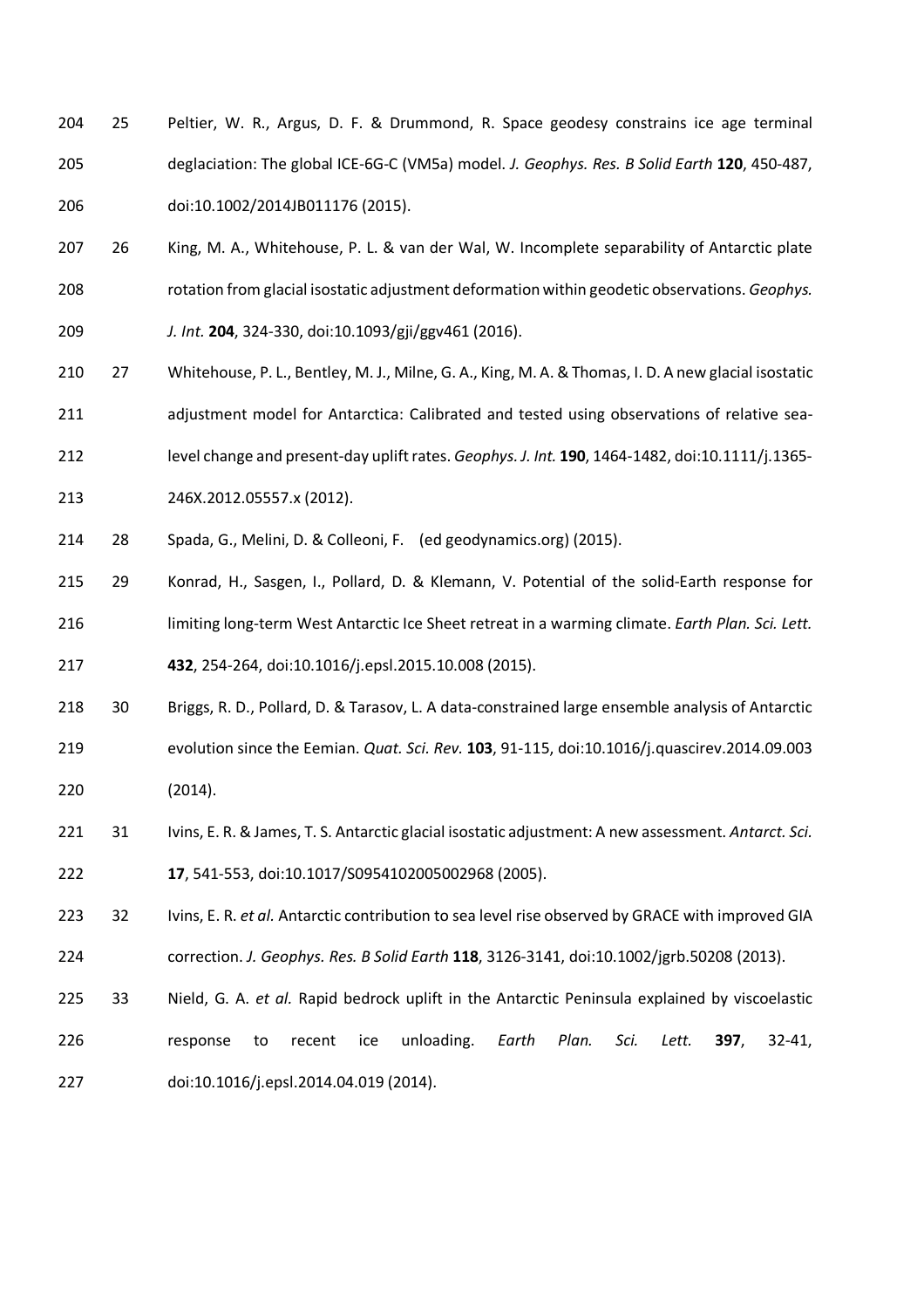- 34 Mouginot, J., Rignot, E. & Scheuchl, B. Sustained increase in ice discharge from the Amundsen Sea Embayment, West Antarctica, from 1973 to 2013. *Geophys. Res. Lett.* **41**, 1576-1584, doi:10.1002/2013GL059069 (2014).
- 35 Shepherd, A., Fricker, H. A. & Farrell, S. L. The state of Antarctic ice. *Nature* **In press** (2018).
- 36 Boening, C., Lebsock, M., Landerer, F. & Stephens, G. Snowfall-driven mass change on the East Antarctic ice sheet. *Geophys. Res. Lett.* **39**, doi:10.1029/2012GL053316 (2012).
- 37 Medley, B. *et al.* Temperature and Snowfall in Western Queen Maud Land Increasing Faster Than Climate Model Projections. *Geophys. Res. Lett.* **45**, 1472-1480, doi:10.1002/2017GL075992 (2018).
- 38 Favier, V. *et al.* An updated and quality controlled surface mass balance dataset for Antarctica. *Cryosphere* **7**, 583-597, doi:10.5194/tc-7-583-2013 (2013).
- 39 Van De Berg, W. J. & Medley, B. Brief Communication: Upper-air relaxation in RACMO2 significantly improves modelled interannual surface mass balance variability in Antarctica. *Cryosphere* **10**, 459-463, doi:10.5194/tc-10-459-2016 (2016).
- 40 Palerme, C. *et al.* Evaluation of Antarctic snowfall in global meteorological reanalyses. *Atmos. Res.* **190**, 104-112, doi:10.1016/j.atmosres.2017.02.015 (2017).
- 41 Van Wessem, J. M. *et al.* Improved representation of East Antarctic surface mass balance in a regional atmospheric climate model. *J. Glaciol.* **60**, 761-770, doi:10.3189/2014JoG14J051 (2014).
- 42 Bromwich, D. H., Nicolas, J. P. & Monaghan, A. J. An Assessment of precipitation changes over antarctica and the southern ocean since 1989 in contemporary global reanalyses. *J. Clim.* **24**, 4189-4209, doi:10.1175/2011JCLI4074.1 (2011).
- 43 Behrangi, A. *et al.* Status of high-latitude precipitation estimates from observations and reanalyses. *J. Geophy. Res.* **121**, 4468-4486, doi:10.1002/2015JD024546 (2016).
- 44 Klemann, V. & Martinec, Z. Contribution of glacial-isostatic adjustment to the geocenter motion. *Tectonophysics* **511**, 99-108, doi:10.1016/j.tecto.2009.08.031 (2011).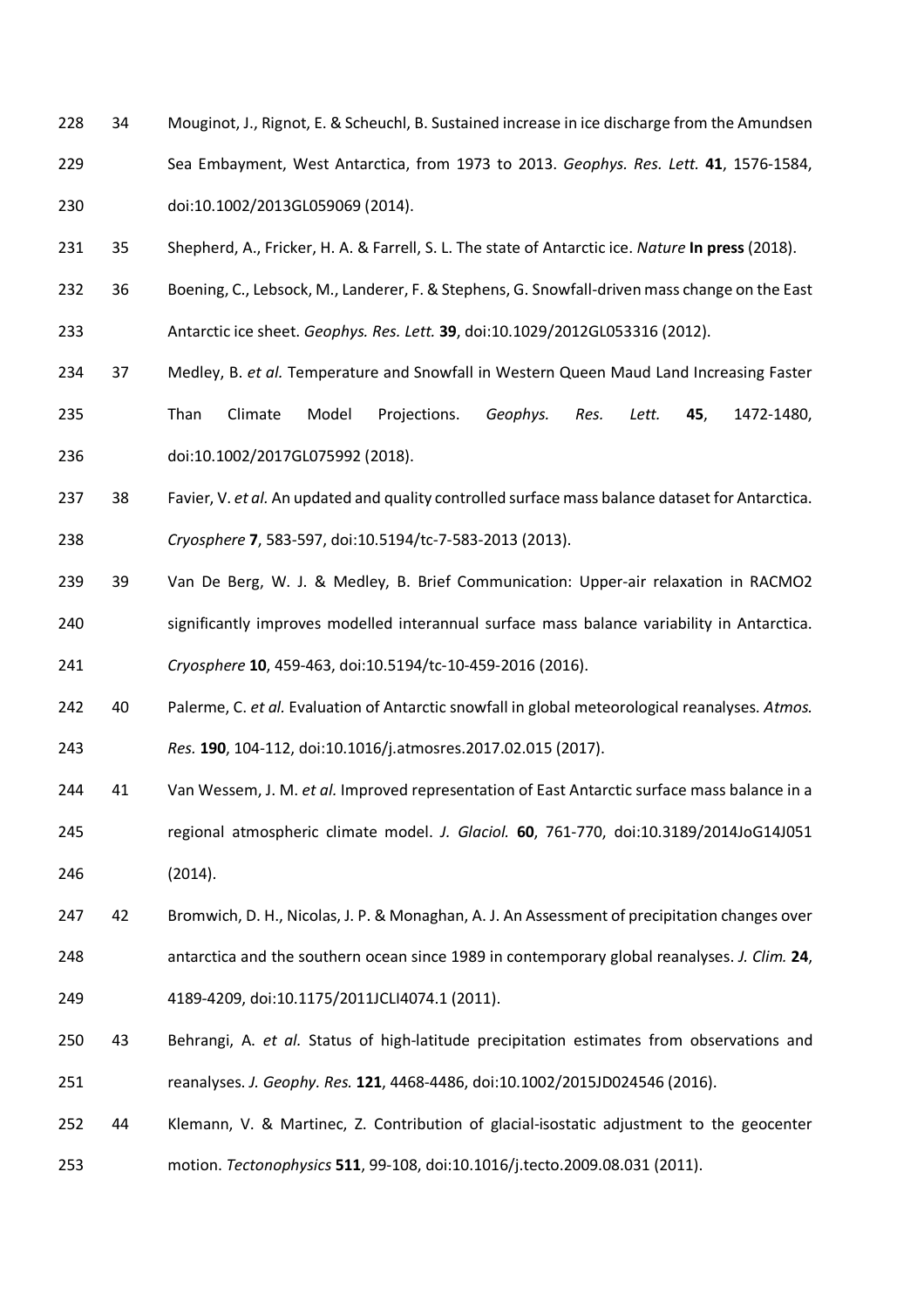45 van der Wal, W., Whitehouse, P. L. & Schrama, E. J. O. Effect of GIA models with 3D composite mantle viscosity on GRACE mass balance estimates for Antarctica. *Earth Plan. Sci. Lett.* **414**,

134-143, doi:10.1016/j.epsl.2015.01.001 (2015).

- 46 Martín-Español, A. *et al.* An assessment of forward and inverse GIA solutions for Antarctica. *J. Geophys. Res. B Solid Earth* **121**, 6947-6965, doi:10.1002/2016JB013154 (2016).
- 47 Caron, L. *et al.* GIA Model Statistics for GRACE Hydrology, Cryosphere, and Ocean Science. *Geophys. Res. Lett.*, doi:10.1002/2017GL076644 (2018).
- 48 Medley, B. *et al.* Constraining the recent mass balance of pine island and thwaites glaciers,
- west antarctica, with airborne observations of snow accumulation. *Cryosphere* **8**, 1375-1392,
- doi:10.5194/tc-8-1375-2014 (2014).
- 49 Lewis, G. *et al.* Regional Greenland accumulation variability from Operation IceBridge airborne accumulation radar. *Cryosphere* **11**, 773-788, doi:10.5194/tc-11-773-2017 (2017).
- 50 Thomas, E. R. *et al.* Regional Antarctic snow accumulation over the past 1000 years. *Climate of the Past* **13**, 1491-1513, doi:10.5194/cp-13-1491-2017 (2017).
- 51 Thomas, I. D. *et al.* Widespread low rates of Antarctic glacial isostatic adjustment revealed by GPS observations. *Geophys. Res. Lett.* **38**, doi:10.1029/2011GL049277 (2011).
- 52 Wahr, J., Wingham, D. & Bentley, C. A method of combining ICESat and GRACE satellite data
- to constrain Antarctic mass balance. *J. Geophys. Res. B Solid Earth* **105**, 16279-16294 (2000).

# 273 Supplementary Information

 A table summarising the details of the satellite datasets is included as Supplementary Information (Supplementary Information Table 1).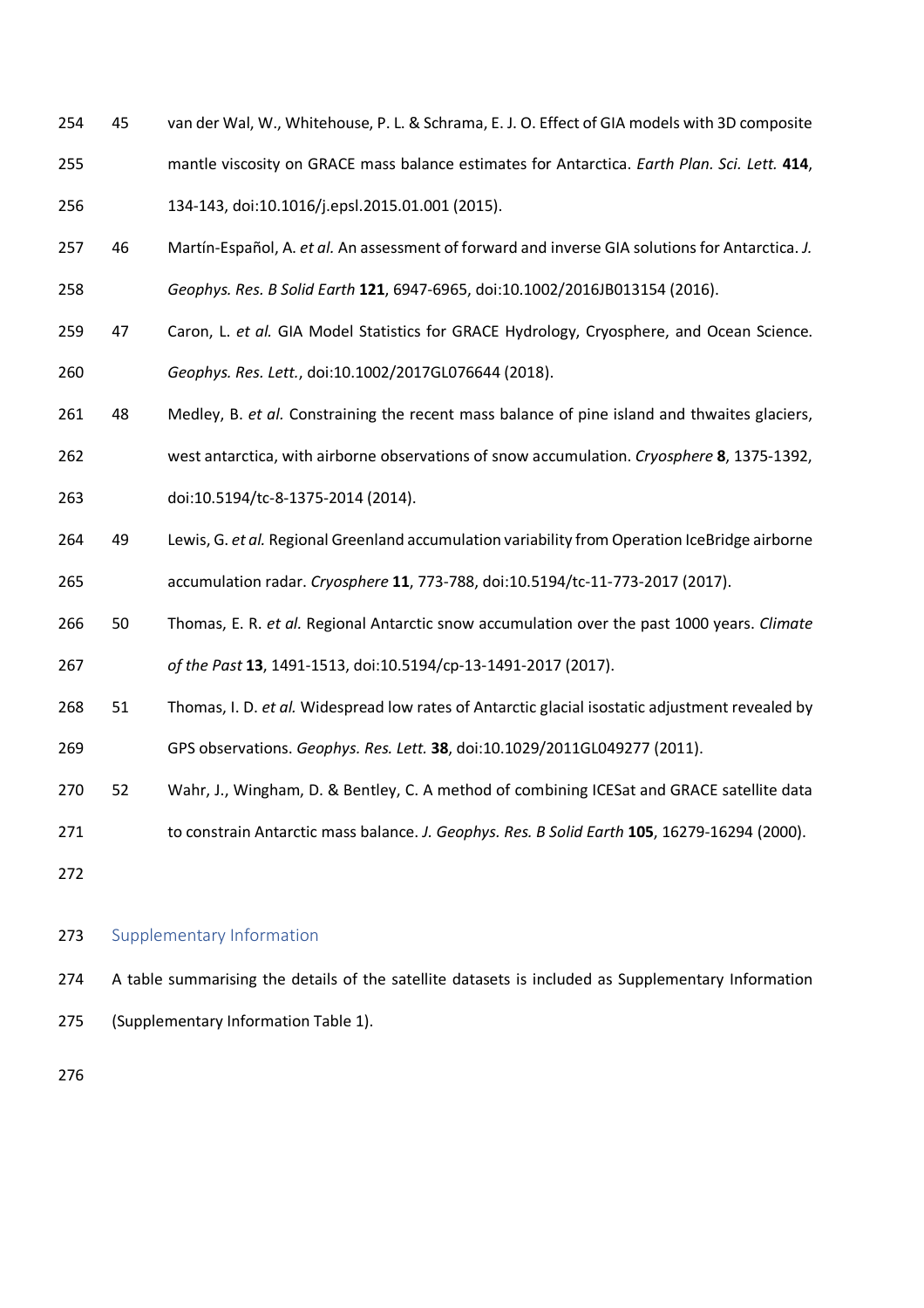### 277 Acknowledgements

This work is an outcome of the ESA-NASA Ice Sheet Mass Balance Inter-comparison Exercise. Andrew

Shepherd was additionally supported by a Royal Society Wolfson Research Merit Award.

#### 281 Author Contributions

 Andrew Shepherd and Erik Ivins designed and led the study. Eric Rignot, Ben Smith, Michiel van den Broeke, Isabella Velicogna, and Pippa Whitehouse led the input-output, altimetry, surface mass balance, gravimetry, and glacial isostatic adjustment experiments, respectively. Gorka Moyano and Mark Pattle performed the data collation and analysis. Andrew Shepherd, Erik Ivins, Kate Briggs, Gerhard Krinner, Martin Horwath, Ian Joughin, Hannes Konrad, Malcolm McMillan, Jeremie Mouginot, Sophie Nowicki, Inès Otosaka, Mark Pattle, Tony Payne, Eric Rignot, Ingo Sasgen, Ted Scambos, Nicole Schlegel, Tom Slater, Ben Smith, Isabella Velicogna, Melchior van Wessem, and Pippa Whitehouse wrote and edited the manuscript. All authors participated in the data interpretation and commented on the manuscript.

### Author Information

293 Reprints and permissions information is available at www.nature.com/reprints. The authors declare no competing interests. Correspondence and requests for materials should be addressed to a.shepherd@leeds.ac.uk.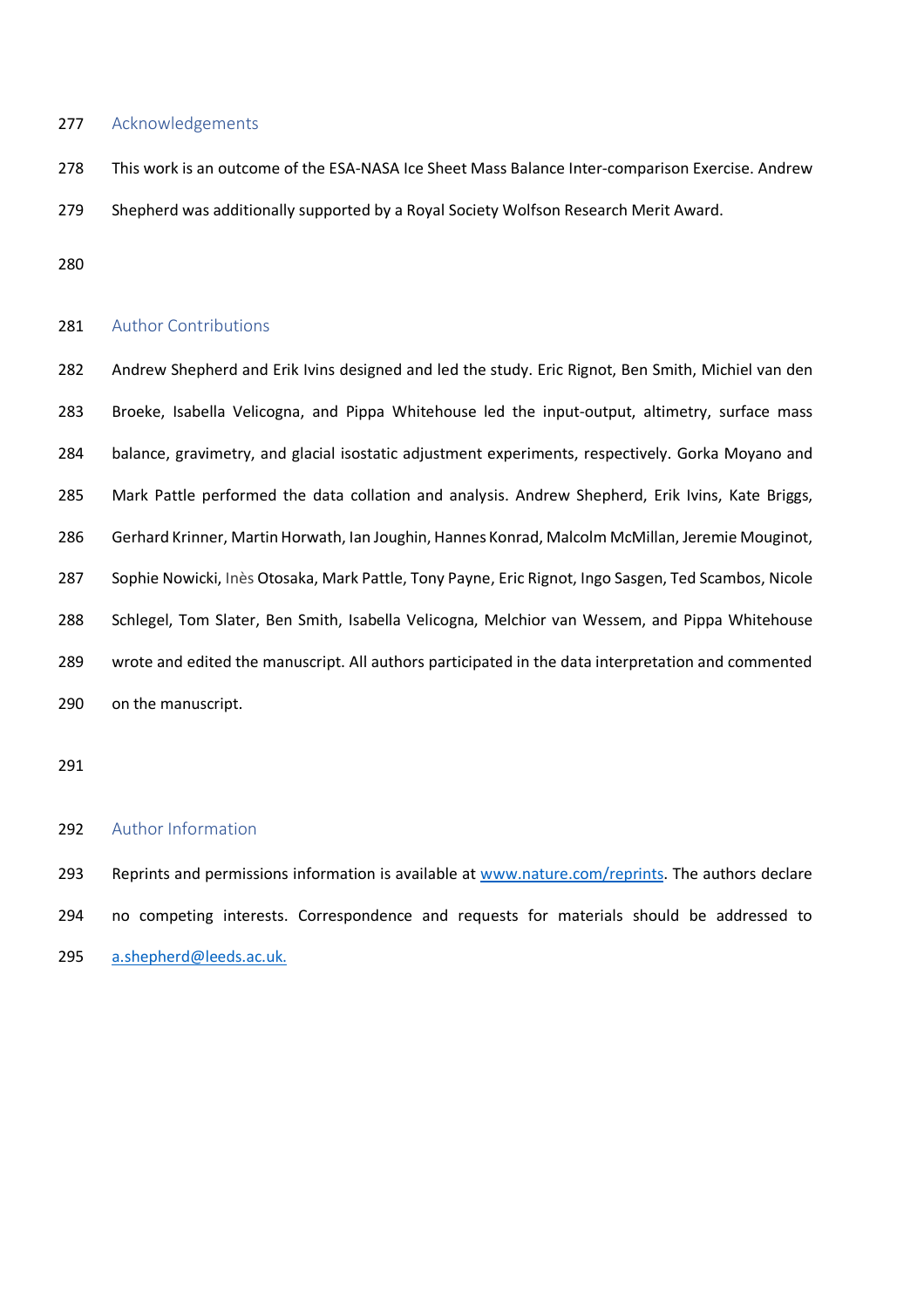## 297 Tables

| <b>Region</b> | 1992-        | 1997-        | 2002-        | 2007-         | $2012 -$      | 1992-        | 1992-         |
|---------------|--------------|--------------|--------------|---------------|---------------|--------------|---------------|
|               | 1997         | 2002         | 2007         | 2012          | 2017          | 2011         | 2017          |
|               | (Gt/year)    | (Gt/year)    | (Gt/year)    | (Gt/year)     | (Gt/year)     | (Gt/year)    | (Gt/year)     |
| <b>EAIS</b>   | $11 \pm 58$  | $8 + 56$     | $12 \pm 43$  | $23 \pm 38$   | $-28 \pm 30$  | $13 \pm 50$  | 5 ± 46        |
| <b>WAIS</b>   | $-53 \pm 29$ | $-41 \pm 28$ | $-65 \pm 27$ | $-148 \pm 27$ | $-159 \pm 26$ | $-73 \pm 28$ | $-94 \pm 27$  |
| <b>APIS</b>   | $-7 \pm 13$  | $-6 \pm 13$  | $-20 \pm 15$ | $-35 \pm 17$  | $-33 \pm 16$  | $-16 \pm 14$ | $-20 \pm 15$  |
| <b>AIS</b>    | $-49 \pm 67$ | $-38 \pm 64$ | $-73 \pm 53$ | $-160 \pm 50$ | $-219 \pm 43$ | $-76 \pm 59$ | $-109 \pm 56$ |

**Table 1 | Rates of ice sheet mass change.** Rates were determined from all satellite measurements over various epochs for the East Antarctic (EAIS), West Antarctic (WAIS), Antarctic Peninsula (APIS) and Antarctic (AIS) ice sheets. The period 1992-2011 is included for comparison to a previous assessment 18, which reported mass balance estimates of 14 **±** 43 Gt/yr for the EAIS, -65 ± 26 Gt/yr for the WAIS, -20 ± 14 Gt/yr for the APIS, and -71 ± 53 Gt/yr for the AIS. The small differences in our updated estimates are due to increases in the datasets used.

298

## 299 Figure Legends

 **Figure 1. Antarctic ice sheet mass balance.** Rate of mass change of the Antarctic Peninsula (a), West Antarctic Ice Sheet (b), and East Antarctic Ice Sheet (c) as determined from satellite altimetry (red), input-output (blue), and gravimetry (green) observations and an average of estimates across each class of measurement technique (black) The estimated one-, two-, and three-sigma range of the class

### 296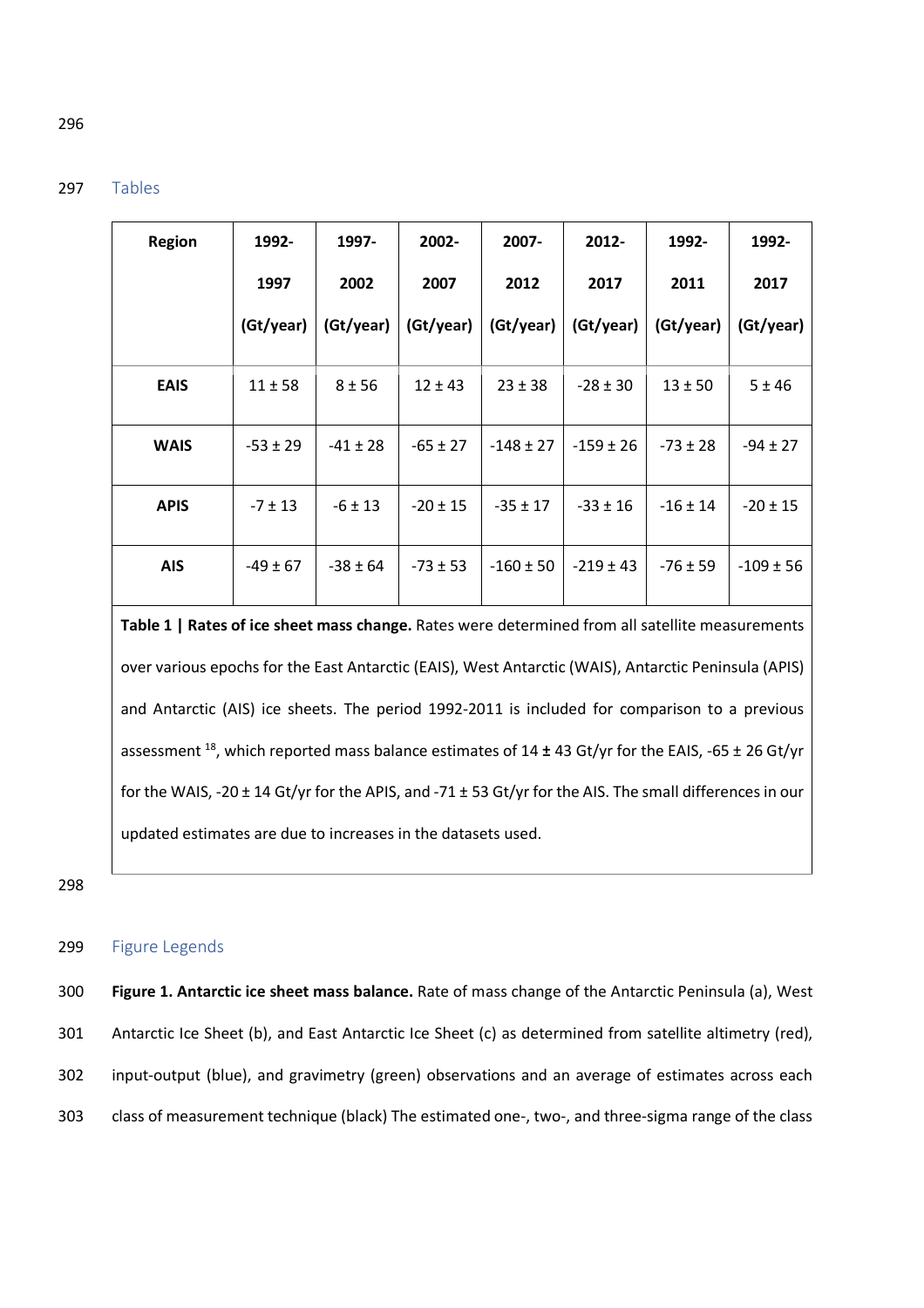average are shaded in dark, mid, and light grey, respectively, and the number of individual mass balance estimates collated at each epoch is shown along the top of each chart.

 **Figure 2. Cumulative Antarctic ice sheet mass change.** Cumulative ice sheet mass changes (solid lines) are determined from the integral of the measurement class average (Figure 1) for each ice sheet. The estimated one-sigma uncertainty of the cumulative change is shaded.

#### Methods

Data

 We analyse five groups of data; mass balance estimates determined from satellite altimetry, gravimetry, and the input-output method, and model estimates of surface mass balance and glacial isostatic adjustment. The data sets are computed using common spatial and temporal domains to facilitate their aggregation, and according to methods report in the peer reviewed literature. In total 24 individual mass balance data sets were included. The data include 25 years of satellite radar altimeter measurements, 24 years of satellite input-output method measurements, and 14 years of satellite gravimetry measurements (Extended Data Figure 1). Among these data are estimates of ice sheet mass balance for each ice sheet derived from each satellite technique. In comparison to the first IMBIE assessment, new satellite missions, updated methodologies and improvements in geophysical corrections have contributed to an increase in the quantity, duration and overlap period of data used in this second assessment. In addition, two new experiment groups have assessed 11 Glacial Isostatic Adjustment models and 4 Surface Mass Balance models. The complete list of data sets can be found in Supplementary Information Table 1.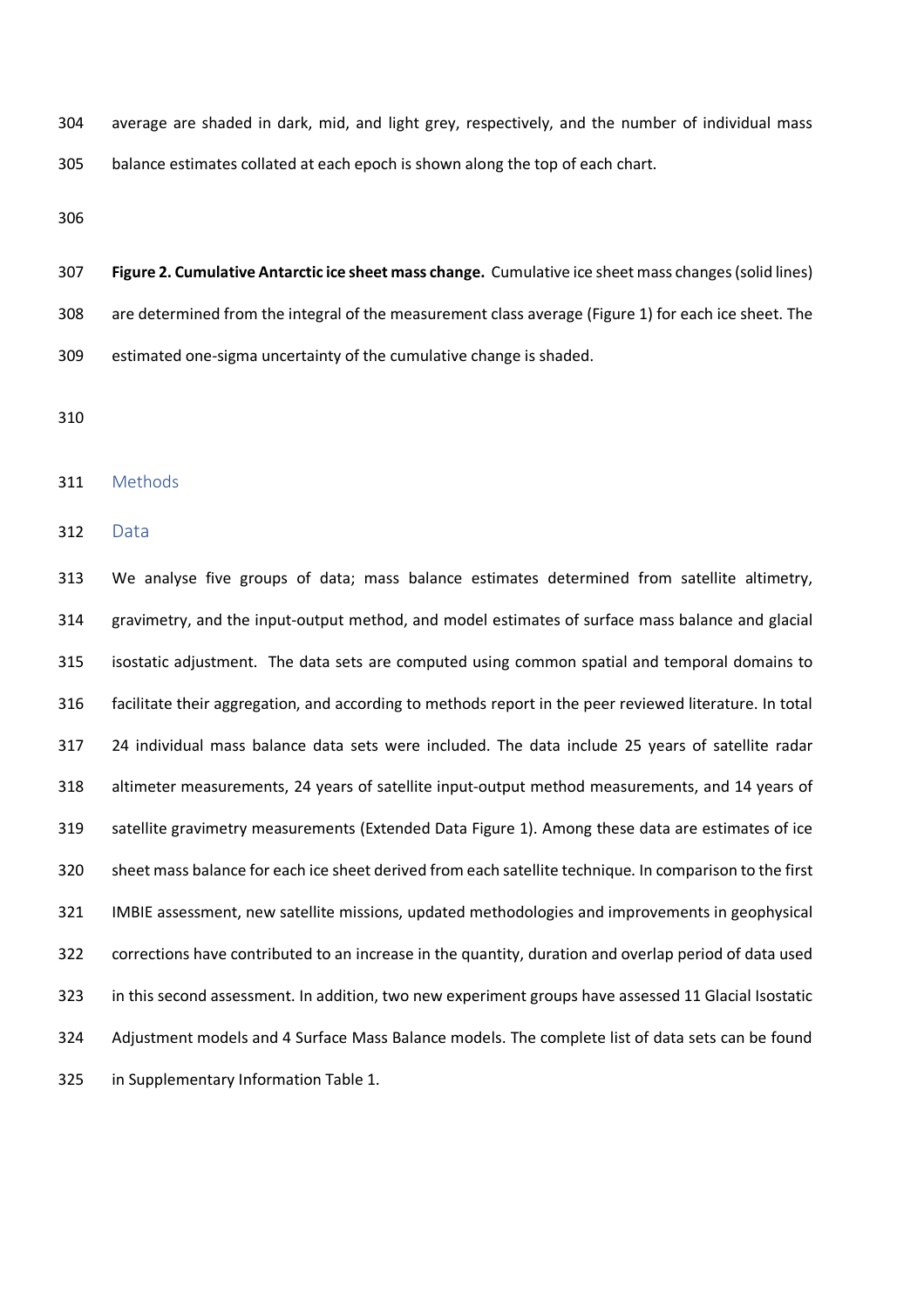#### Drainage Basins

 In this assessment, we analyse mass trends using two sets of ice sheet drainage basin (Extended Data 328 Figure 2), to ensure consistency with those used in the first IMBIE assessment  $^{18}$ , and to evaluate an updated definition tailored towards input-output method assessments. The first drainage basin set was delineated using surface elevation maps derived from ICESat-1 based on the provenance of the 331 ice, and includes 27 basins . The second set are updated to consider other factors such as the direction 332 of ice flow, and include 18 basins in Antarctica  $^{2,20}$ . To assess the effect of the different basin outline sets on the estimates of ice sheet mass balance, we compared mass balance determinations between the two delineations of ice sheet drainage basins. This evaluation was facilitated by seven estimates (altimetry or gravimetry) determined using both drainage basin sets. At the scale of the major ice sheet divisions, the delineations produce similar total extents. By far the largest differences occur in the delineation (or definition) of East and West Antarctica, due to differences in the position of the ice divide separating them. Within these regions, the root mean-square difference between 26 pairs of ice sheet mass balance estimates computed using the two drainage basin sets is 8.7 Gt/yr. This difference is small in comparison to the certainty of individual ice sheet mass balance assessments.

### Computing Rates of Mass Change

 The raw satellite mass balance data are either time-series of either relative mass change, ∆M(t), or 343 the rate of mass change, dM(t)/dt, plus their associated uncertainty, integrated over at least one of the ice sheet regions defined in the standard drainage basin sets. In the case of ∆M(t), the time series represents the change in mass through time relative to some nominal reference value. The duration and sampling frequency of the time-series was not restricted. In practice, few mass time-series were of ∆M(t) *and* dM(t)/dt. Because the inter-comparison exercise is based on comparing and aggregating 348 rates of mass change, dM(t)/dt, a common solution was implemented to derive dM(t)/dt values from data sets that comprised ∆M(t) only. Each ∆M(t) time series was used to generate a time-varying estimate of the rate of mass change, d(∆M(t))/dt=dM(t)/dt, and an estimate of the associated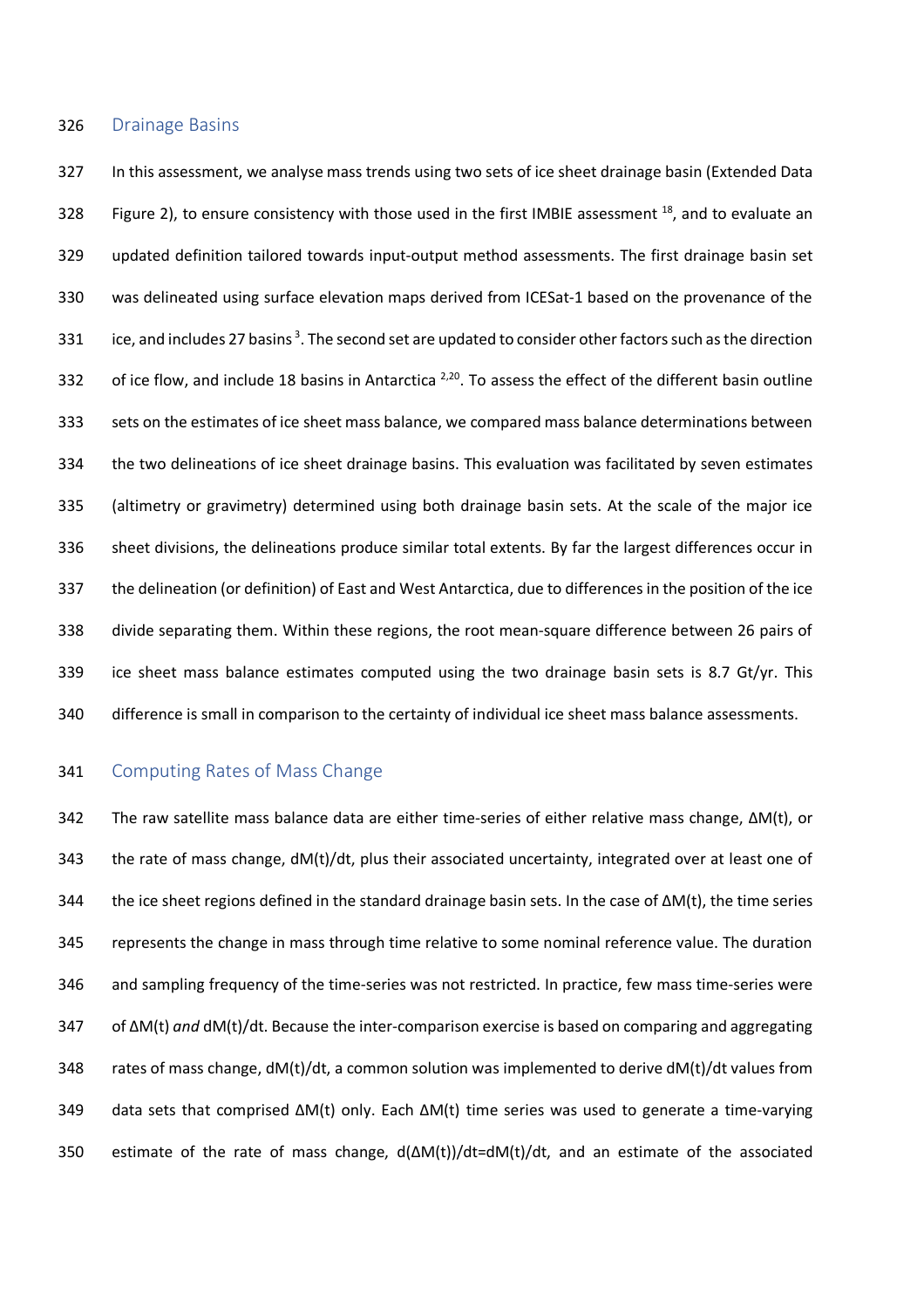uncertainty, using a consistent approach. Time varying rates of mass change were computed by applying a sliding fixed-period window to the ∆M(t) time series. At each node, defined by the sampling 353 period of the input time series,  $dM(t)/dt$  and its standard error,  $\sigma_{dM(t)/dt}$ , were estimated by fitting a linear trend to data within the window using a weighted least-squares approach, with each point 355 weighted by its respective error variance,  $\sigma_{\Delta M(t)}^2$ . The regression error,  $\sigma_{dM(t)/dt}$ , incorporates measurement errors and model structural error due to any variability that deviates from linear trends in ice mass, and may be a conservative estimate in locations where such deviation is present. Time 358 series of dM(t)/dt computed using this approach were truncated by half the moving average window 359 period. When integrated, the  $dM(t)/dt$  time series correspond to a low-pass filtered version of the original ∆M(t) time-series. Although the current linear regression assumes uncertainties are uncorrelated, the smoothing we apply during the trend calculation does cause data points to be correlated during a number of epochs beyond the sliding window.

### Surface Mass Balance

 Ice sheet surface mass balance (SMB) comprises a variety of processes governed by the interaction of the superficial snow and firn layer with the atmosphere. A direct mass exchange occurs via precipitation and surface sublimation. Snow drift and the formation of meltwater and its subsequent refreezing or retention redistribute mass spatially or lead to further mass loss via erosion and sublimation, or runoff. In this assessment, a range of SMB products are compared. Four SMB model 369 solutions were considered for Antarctica (Extended Data Table 1); two regional models - RACMO2.3<sup>41</sup> 370 and MARv3.6 - and two global reanalysis products - JRA55  $54$  and ERA-Interim  $55$ . The two regional climate models agree well in terms of their spatially integrated SMB, apart from the Peninsula where there is an offset of about 10 Gt/month between them (Extended Data Figure 3). However, the reanalysis data underestimated the average SMB compared to the regional climate models by 200 to 350 Gt/yr. The SMB assessment illustrates that products of similar class (climate models, reanalysis product) agree well, suggesting that groupings of their output may be appropriate. Model resolution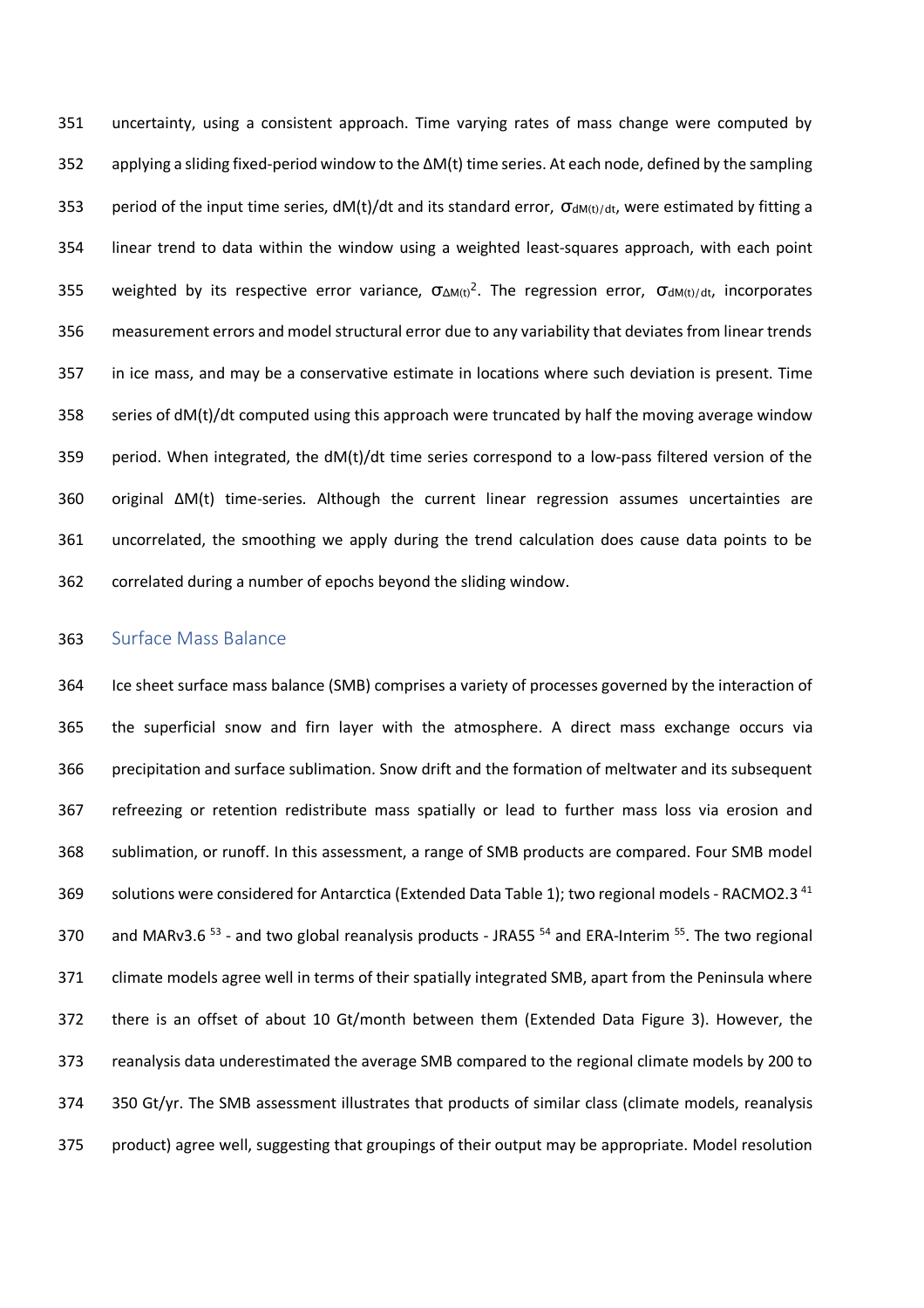is, however, found to be an important factor when estimating SMB and its components, as respective contributions where only the spatial resolution differed yield regional differences.

### Glacial Isostatic Adjustment

 Glacial isostatic adjustment (GIA) is the delayed response of the solid Earth to changes in time-variable surface loading through the growth and decay of ice sheets, and associated changes in sea level. Because GIA contributes to changes in the ice sheet surface elevation and gravity field, it must be accounted for in measurements of the change in elevation and gravity for the purpose of isolating the contribution solely caused by ice sheet imbalance. In this assessment, we compare different solutions derived from continuum-mechanical forward modelling to inform the interpretation of the satellite altimetry and gravimetry data which depend on the correction, and to advise future assessment exercises. Twelve GIA contributions were received covering Antarctica (Extended Data Table 2), ten of 387 which are global  $^{23\text{-}30,32}$  and two of which are regional models  $^{33}$ . As a broad array of data may be used to constrain GIA forward models, we anticipate spread in the predictions.

 In the present analysis, the degree of similarity between the various GIA model solutions is assessed. Areas of enhanced present-day vertical surface motion and (dis-)agreement between contributions have been identified by averaging the uplift rates over the contributions and computing respective standard deviations (Extended Data Figure 4). In some cases, it was necessary to estimate the GIA contribution to gravimetric mass trends; this was done using common geographical masks and truncation, and a standardized treatment of low degree harmonics. In Antarctica, the Amundsen Sea sector and the regions covered by the Ross and Filchner Ronne Ice Shelves stand out as having both high uplift rates (5-7 mm/yr on average) and high variability in uplift rates (peaking at >10 mm/yr standard deviation in the Amundsen sector) among the models considered. Elsewhere in coastal regions, uplift occurs at more moderate rates (~2 mm/yr on average), and the interior of East Antarctica exhibits slow subsidence. In these regions, the average signal is accompanied by relatively low variance among the GIA models (0-1.5 mm/yr standard deviation). None of the models fully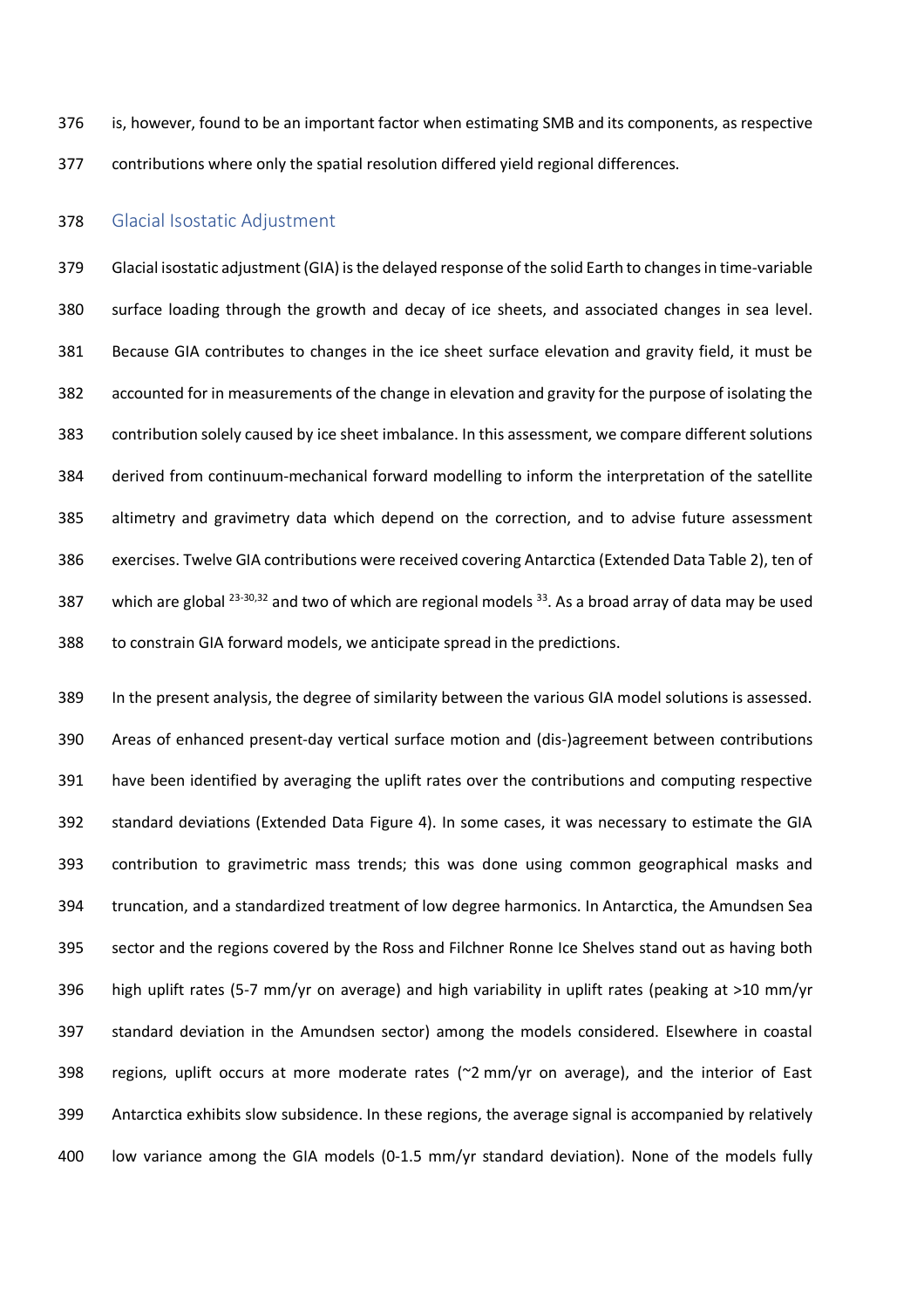401 capture portions of the uplift that are observed to be very large (e.g.  $^{56}$ ), hence, we can anticipate a bias toward low values for the GIA correction averaged over such regions. In areas of low mantle viscosity, however, such as part of the WAIS, the LGM-related GIA signal may be over-predicted, and it is not clear whether a bias exists at the continental scale.

 Differences between the model predictions arise for a variety of additional reasons. Technical differences in the modelling approach, for example relating to the consideration of self-gravitation, ocean loading, rotational feedback, and compressibility, will be most important at the global scale, but may explain only small differences among the regional models. Differing treatment of ice/ocean loading in regions that have experienced marine-based grounding line retreat during the last glacial cycle may explain the differences in model predictions for the ICE\_6G\_C/VM5a combination (see Supplementary Information Table 1). Some small differences should be expected when comparing models that use spherical harmonic and finite element approaches. Looking beyond consideration of the model physics, larger differences arise due to the various approaches used to determine the two principal unknowns associated with forward modelling of GIA, namely ice history and Earth rheology. There is no generally accepted 'best approach' to determining these inputs, and indeed useful advances can be made by comparing the results of complementary approaches. In the models 417 considered here, approaches to determining the ice history include dynamical ice-sheet modelling, coupled ice-sheet–GIA modelling, tuning to fit geodetic constraints, tuning to fit geological constraints, and use of direct observations of historical ice sheet change. When defining the rheological properties of the solid Earth, most studies have opted to use a Maxwell rheology to define a radially-symmetric Earth, but the use of a power-law rheology and/or fully-3D Earth model to 422 capture the spatial complexity of mantle properties is increasingly popular. An intermediate approach used in many of the data sets included in this study has been to develop a regional GIA model that 424 reflects local Earth structure. Such models can be tuned, albeit imperfectly, to provide as accurate a representation of GIA in that region as is possible. However, it remains a difficult and important challenge to incorporate these regional studies into a global framework. Finally, although four of the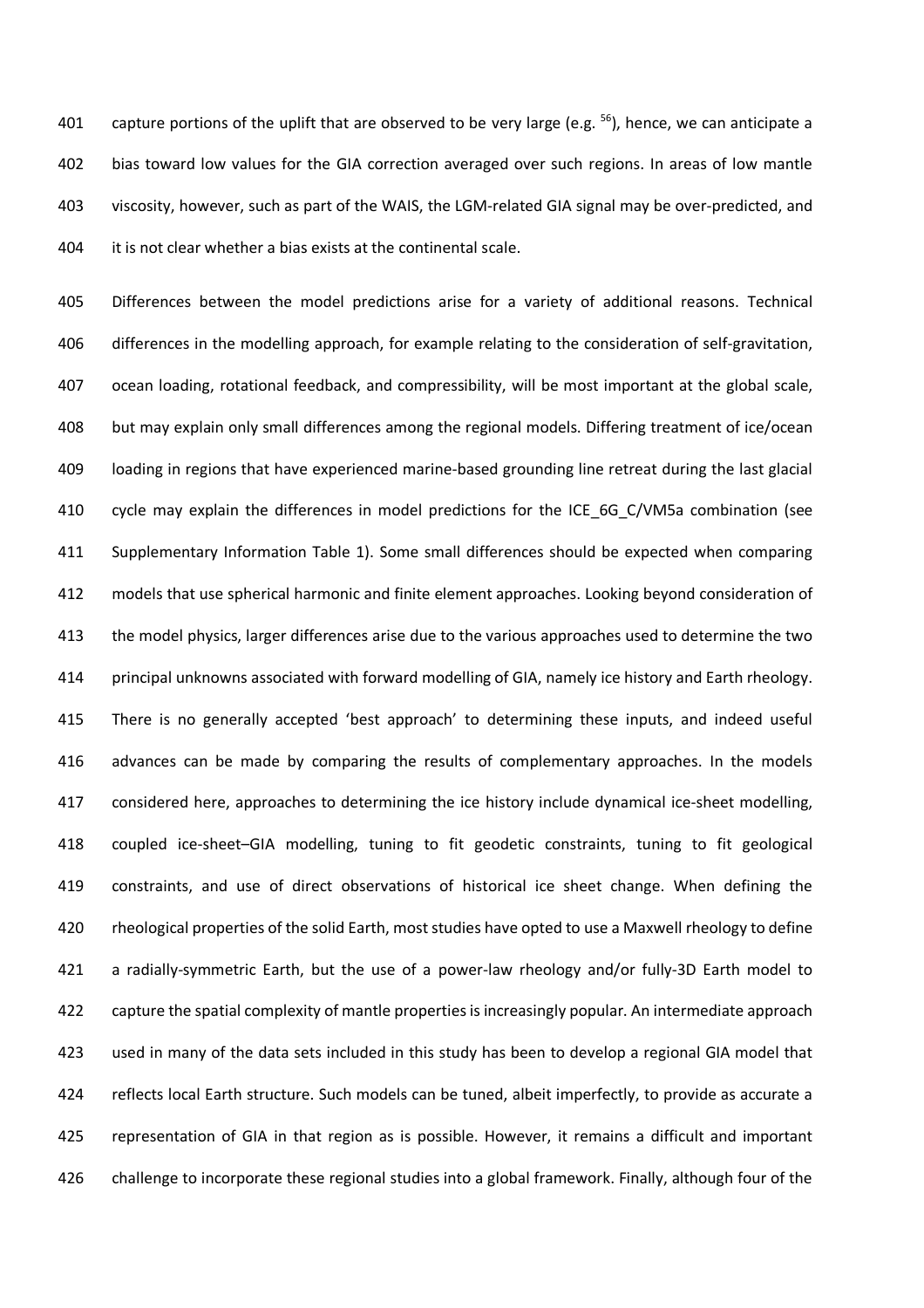considered GIA models do provide a measure of uncertainty, and a number of studies have used an 428 ensemble modelling approach  $24,30$ , an important future goal for the GIA modelling community is the inclusion of robust error estimates for all model predictions.

 To compare the GIA models, Stokes coefficients relating to their gravitational signal were used to 431 determine the approximate magnitude of the effect of applying each correction to GRACE data (Extended Data Table 2). This is a preliminary assessment, because the effect of applying a GIA correction depends also on the methods used to process the GRACE data. Moreover, an agreement on the modelling of the rational feedbacks has so far not been reached within the GIA community, leading to a large spread in the modeled degree 2 coefficients and possibly a strong bias when a correction is applied that is inconsistent with the GRACE observations (up to ca. 40 Gt/yr). In addition, none of the current GIA data sets include estimates of the GIA-induced geocenter motion (degree 1 coefficients). Therefore, we omit degree 1 and 2 coefficients in this assessment of the GIA-induced apparent mass change at this stage. From models representing GIA in Antarctic only, we estimate that 440 this omission may change the apparent mass change value by up to 20 %, which is currently not included in the GIA error budget. There is relatively good agreement between the ten models that cover all of Antarctica (Extended Data Table 2); the estimated GIA contribution ranges from +12 to +81 Gt/yr, and the mean value is 56 Gt/yr. Although van der Wal et al. is a notable outlier, this is the only solution to account for 3D variations in Earth rheology, and it will be interesting to compare this result with other such models that are in development. It is important to note that two of the GIA models are regional (Nield, Barletta); although they cannot be directly compared with the continental-scale models, the magnitude of their signals is nonetheless included for interest.

#### Mass Balance Intra-comparison

 First, we compare estimates of mass change within each of the three geodetic technique experiment groups, separately, to assess the degree to which results from common techniques concur and to then arrive at individual, aggregated estimates of mass change derived from each technique alone. In each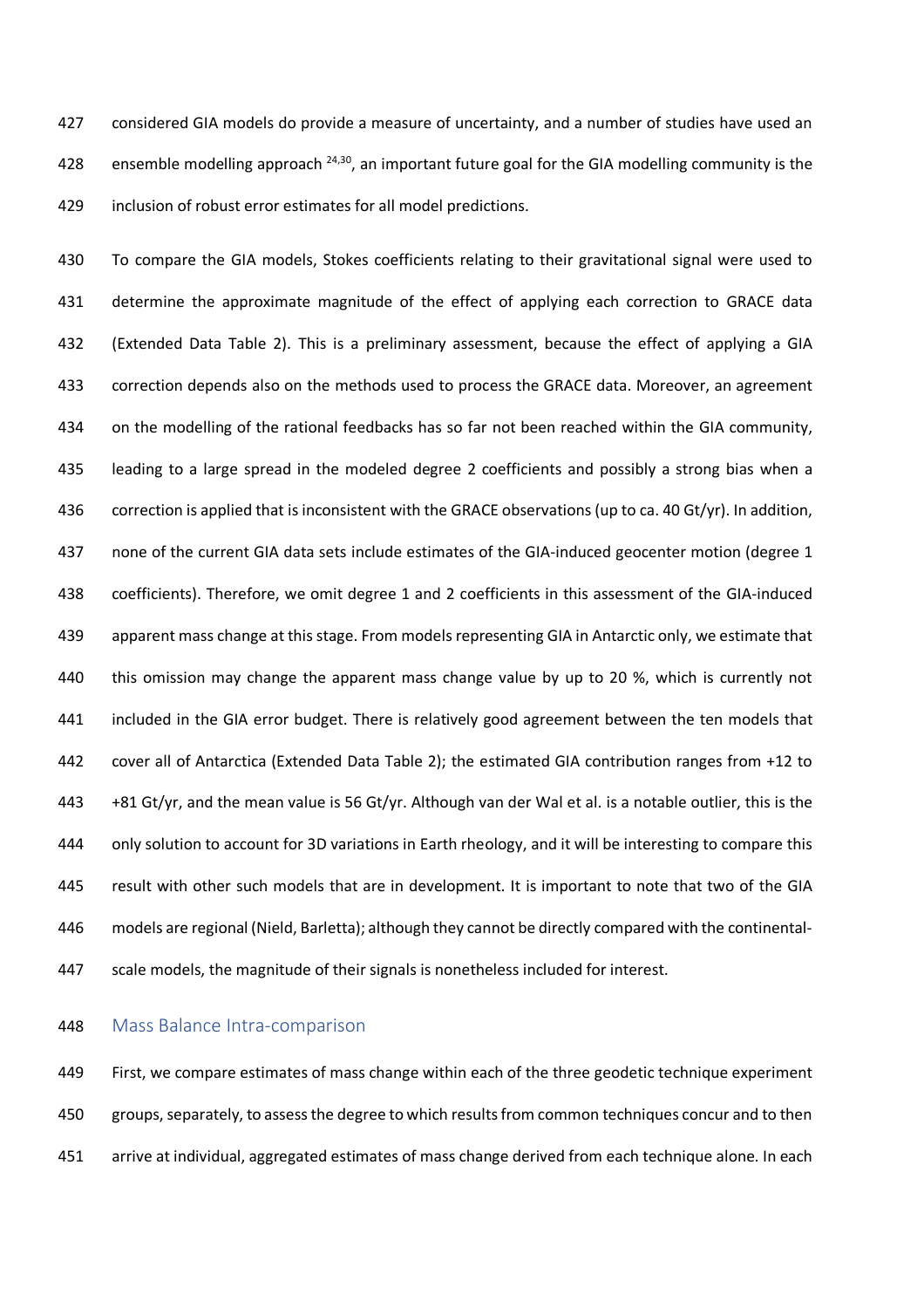case we compare estimated rates of mass change derived from a common technique over a common geographical region and over the full period of the respective data sets. Where data sets were computed using both drainage basin definitions, the arithmetic mean of the two estimates is presented. This is justified because the choice of drainage basin set has a very small (<10 Gt/yr) impact on estimates of mass balance at the ice sheet scale and even less at the regional scale. Within each experiment group, we perform an unweighted average of all individual data to obtain a single estimate of the rate of mass change per ice sheet for each geodetic technique In a few cases, it was not possible to determine time-varying rates of mass change from individual estimates, because only constant rates of mass change and constant cumulative mass changes were supplied. Although the effect of averaging these data sets with time-varying solutions is to dampen the temporal variability present within the series of finer resolution, they are retained for completeness. We estimate the uncertainty of the average mass trends emerging from each experiment group as the average of the errors associated with each individual estimate at each epoch.

 To aid comparison, we (i) computed time-variable rates of mass change and their associated uncertainty over successive 36-month periods stepped in 1-month intervals from time-varying cumulative mass changes, and we then (ii) average rates of mass change over 1-year periods to remove signals associated with seasonal cycles. Time-varying rates of mass change are truncated at the start and end of each series to reflect the half-width of the time interval over which rates are computed, though this period is recovered on integration to cumulative mass changes. The extent to which we are able to analyse differences in mass balance solutions emerging from common satellite approaches is limited by the mismatch in temporal resolution of the individual datasets, which makes methodological and sampling differences difficult to separate.

### Gravimetry Mass Balance Intra-comparison

 Within the gravimetry experiment group, 15 estimates of mass balance derived from the GRACE satellites were assessed, in entirety spanning the period July 2002 to September 2016. Of these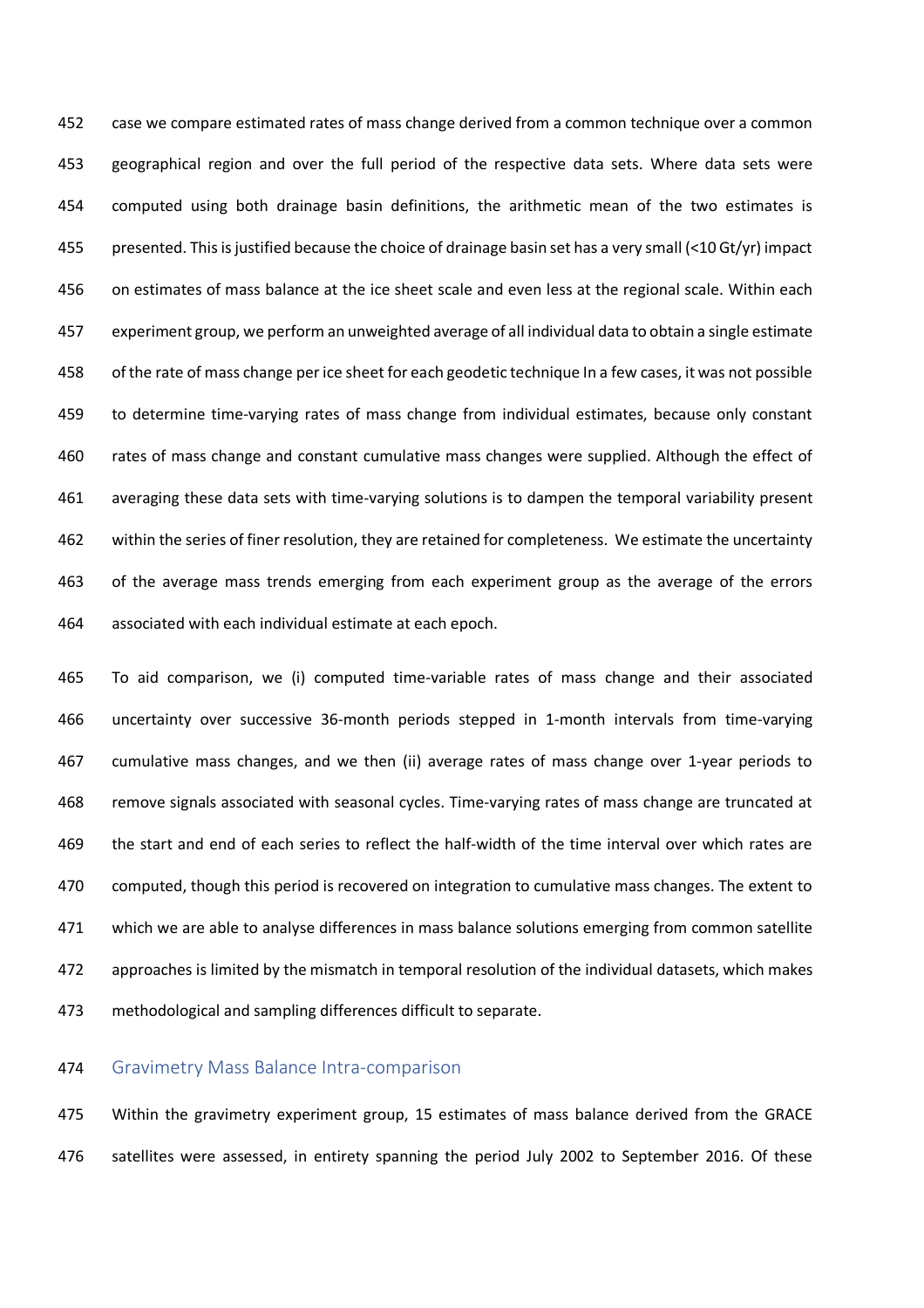datasets, four (Luthcke, Moore, Save, Wiese) are derived with direct imposition of the GRACE Level-1 478 K-band range-data <sup>57-60</sup>. These impositions result in 4 different, and quite independently derived, mascon approaches. Other methods often refer to 'mascon analysis', but are conducted on post- spherical harmonic (post-SH) expansions and without imposing the Level 1 K-band range data. We distinguish the later methods, referring to them as 'post-SH mascons'. Eleven contributions are derived from monthly spherical harmonic solutions of the global gravity field using somewhat 483 different approaches  $61-67$ , which can be loosely classified as region integration approaches for 3 contributions (Blazquez, Groh, Horvath), post-SH mascon approaches for 4 contributions (Bonin, Forsberg, Schrama, Velicogna). Forward-modelling is also an approach used in two contributions (Wouters, Seo) and this essentially involves modelling of mass change with iterative comparison to 487 the GRACE-derived signal. One estimate (Harig) uses Slepian functions  $^{68}$ . One esimate (Rietbroek) 488 uses a hybrid approach involving satellite altimetry that does not fall within the above categories  $^{69}$ ; although these results are excluded from our gravimetry-only average, we present them alongside the gravimetry-only results for comparison. No restrictions were imposed on the choice of glacial isostatic adjustment correction, and among the GRACE solutions we consider six different models were used 492 for this purpose  $22,25,27,31,32,44$ . We did, however, assess a wider set of nine continent-wide forward models and two regional models to better understand uncertainties in the GIA signal itself.

 In total, there were 15 estimates of mass balance for each of the APIS, WAIS, and EAIS. All were time- varying cumulative mass change solutions - the primary GRACE observable - and we computed time- varying rates of mass change from these data. Combining all of the individual mass balance estimates, the effective (average) temporal resolution of the aggregated solution is 1 year. Further details of the gravimetry data sets and methods are included in Supplementary Information Table 1.

 Extended Data Figure 5 shows a comparison of rates of mass change obtained from all gravimetry mass balance solutions, calculated over the three main ice sheet regions. At individual epochs, differences between time-varying rates of mass change are generally smaller than 50 Gt/yr in each ice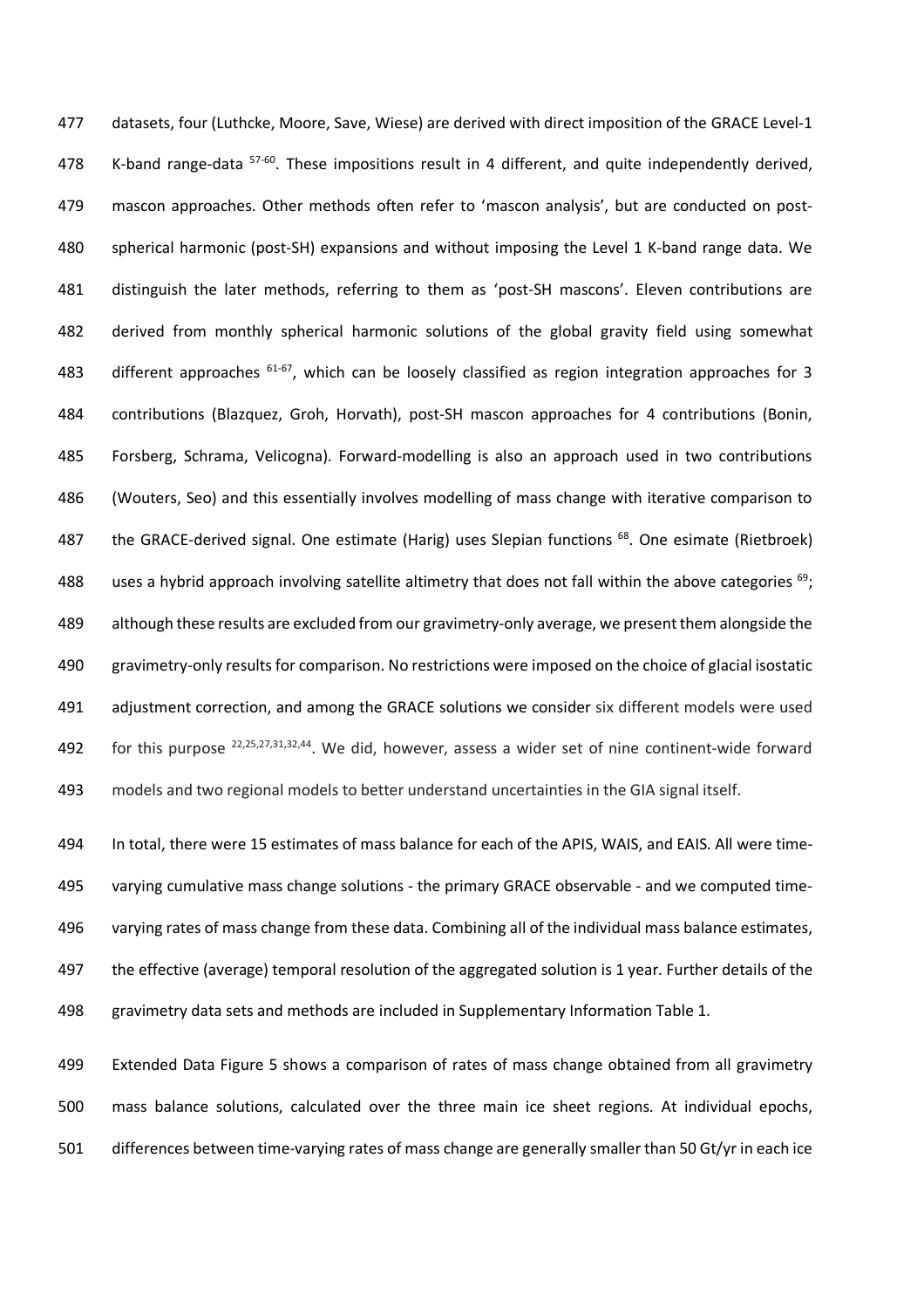sheet region, and typically fall in the range 10 to 20 Gt/yr. Over the full period of the data, individual rates of mass balance for the APIS, WAIS, and EAIS vary between -80 to +10, -260 to -20, and -120 to +200 Gt/yr, respectively. Considering all of the gravimetry data (Extended Data Table 3); the standard deviation of mass trends estimated during the period 2005 to 2015 is less than 24 Gt/yr in all three ice sheet regions, with the largest spread occurring in the EAIS. In all three ice sheet regions, the spread of individual mass balance estimates is well represented by the mean considering the uncertainties of the individual and aggregated datasets.

### Altimetry Mass Balance Intra-comparison

 We assessed 7 radar and laser altimetry derived estimates of Antarctic ice sheet mass balance data sets, in entirety spanning the period April 1992 to July 2017. In total, 6 estimates of mass change were for the APIS, 7 for the EAIS, and 7 for the WAIS. Of these, 4 included data from radar altimetry, and 6 from laser altimetry. A variety of different techniques were employed to arrive at elevation and mass 514 trends  $70-76$ . Only 2 of the altimetry data sets were time-series of cumulative mass change, from which we computed time-varying rates of mass change. The remaining altimetry data sets were constant rates of mass change, which appear in our altimetry average as time-invariant solutions. The period over which altimetry rates of mass change were computed ranged from 2 to 24 years. In consequence, the aggregated dataset has a temporal resolution that is lower than annual. Including all individual mass balance data sets, the effective (average) temporal resolution of the aggregated solution is 3.3 years. Further details of the altimetry data sets and methods are included in Supplementary Information Table 1.

 With a few exceptions, rates of mass change determined from radar and laser altimetry tend to differ by less than 100 Gt/yr at all times in each ice sheet region (Extended Data Figure 5). The main exceptions are in the EAIS, where one estimate (Zwally) reports mass trends that are ~100 Gt/yr more positive than all others during the ERS and ICESat periods and the WAIS, where two estimates (Zwally 526 and Helm) report rates that are ~70 Gt/yr less negative than the others during the ICESat period.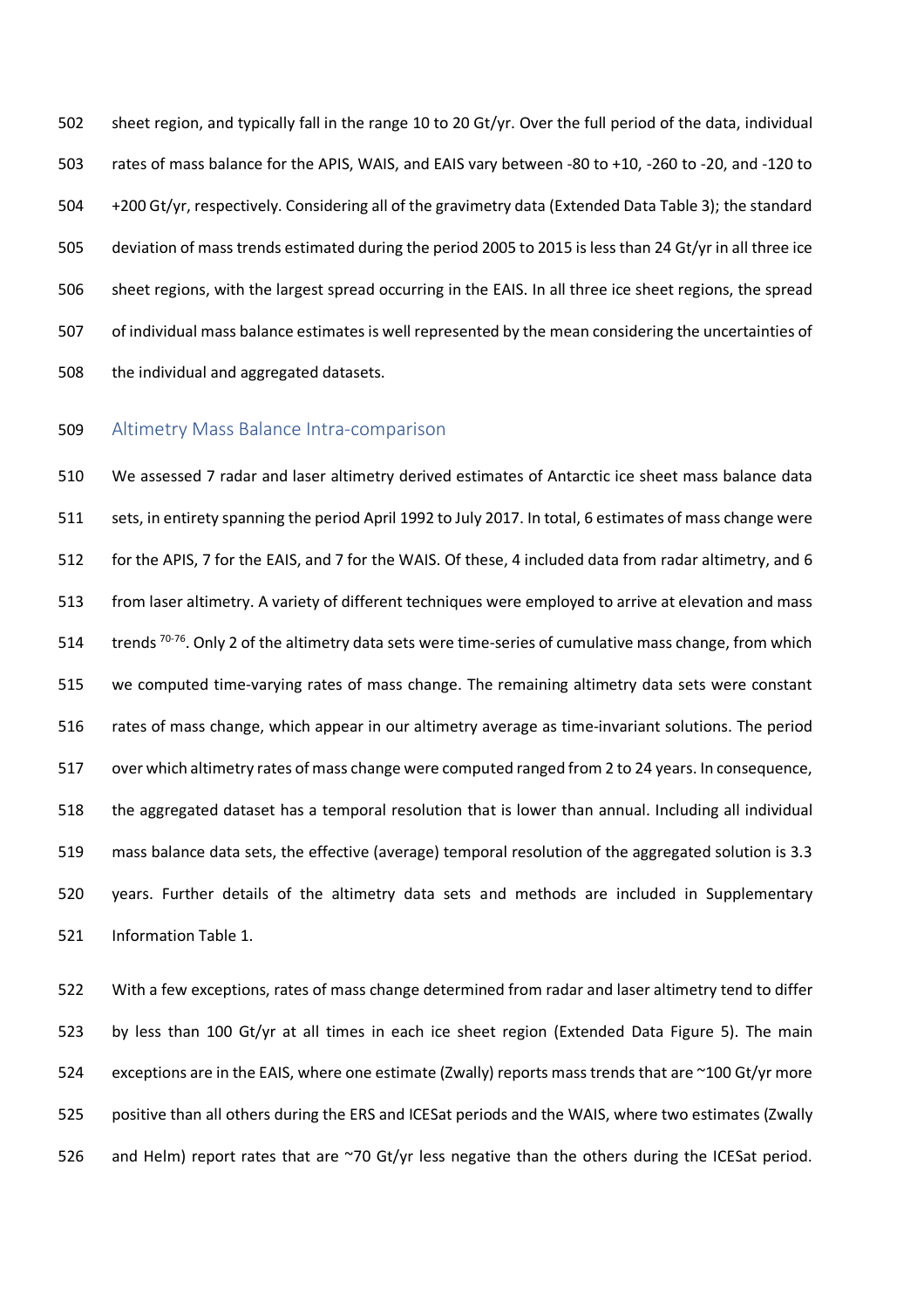Among the remaining data sets, the closest agreement occurs at the APIS, where mass trends agree to within 30 Gt/yr at all times, and the poorest agreement occurs at the EAIS, where mass trends depart by up to 100 Gt/yr. The largest differences are among datasets that are constant in time during periods where rapid changes in mass balance occur in the annually resolved time series, suggesting that a proportion of the difference is due to their poor temporal resolution. Mass balance solutions from the relatively short (six-year) ICESat mission also appear to show larger spreads compared to those determined from longer (decade-scale) radar-altimetry missions. This larger spread is due in 534 part to differences in the bias-correction models applied to ICESat data  $75,77-79$  and in part to the large influence of firn densification on altimetry measurements over short periods, which have been corrected for using different models. Firn-densification models are generally not applied to mass balance solutions determined from radar altimetry. Further analysis of the corrections for bias between ICESat campaigns and firn compaction is required to establish the significance of the differences and to reduce their collective uncertainty. Comparing rates of mass change (Extended Data Table 3), the average standard deviation of all mass trends at each epoch over the common period 2005 to 2015 is less than 54 Gt/yr in all four ice sheet regions. The largest spread among the individual values occurs in the EAIS. Other than this sector, all of the individual estimates lie close to the ensemble average, considering the respective uncertainty of the measurements.

## Input-Output Method Intra-comparison

 Although the input-output method is a most direct measure of changing in mass fluxes, a main difficulty is that it must differ two large numbers - one for annual SMB and the other for discharge plus grounding line migrations - *and* deal appropriately with the error budgets of both, in order to assess mass balance. A consequence of this complexity is that few input-output method data sets exist at the ice sheet scale. In this assessment, we collate just two input-output data sets, both based on 550 the same method - far fewer than were considered for altimetry and gravimetry. The first input-551 output method dataset spans the period 1992 to 2010<sup>18</sup>. The second input-output method dataset is limited to the period 2002 to 2016. The same SMB model was used in both assessments - RACMO2.3.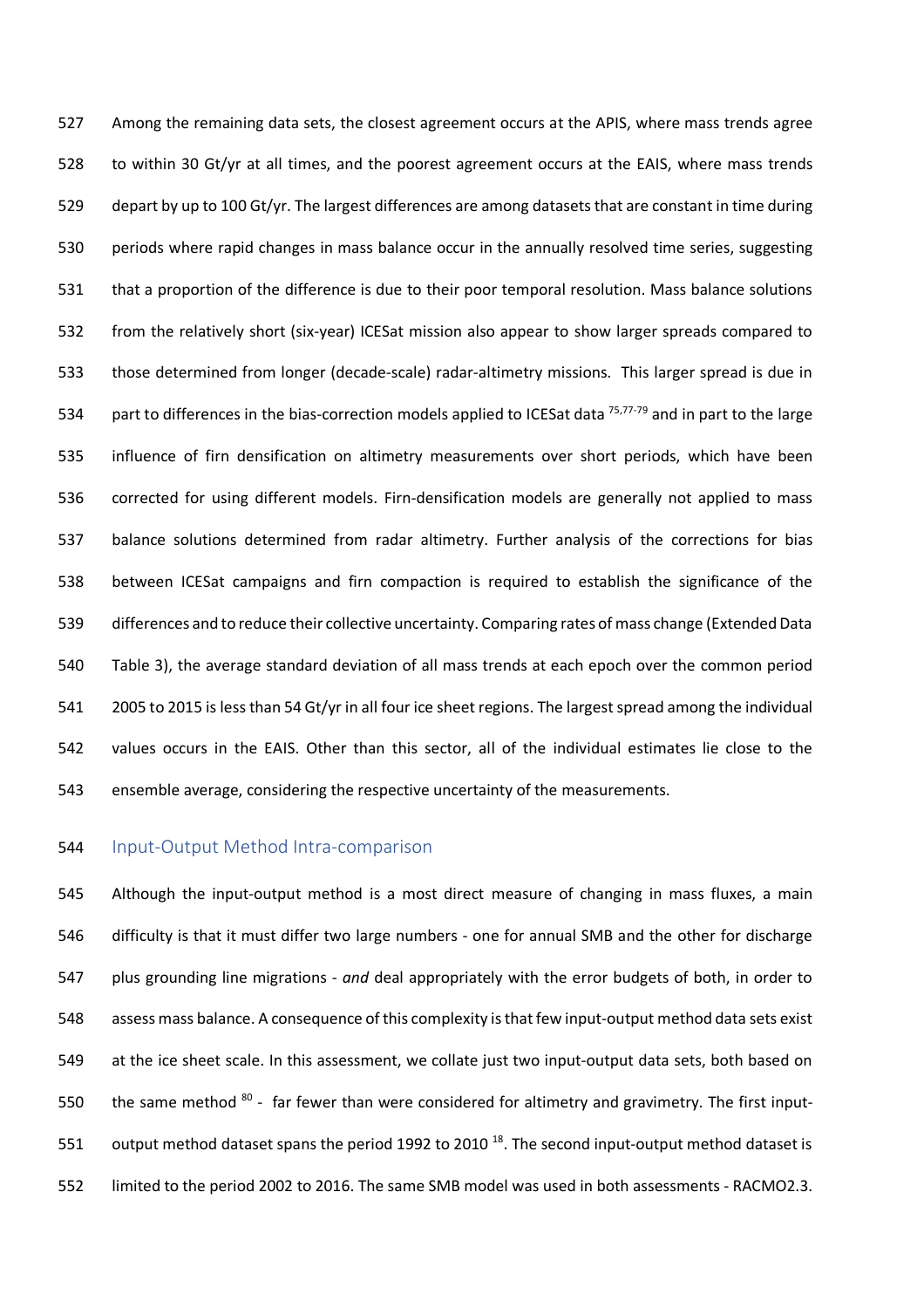Further details of the input-output method data sets and methods are included in Supplementary Information Table 1.

 We compared the two input-output method data sets during the period 2002 to 2010 when they overlap (Extended Data Table 3). The smallest differences (up to 30 Gt/yr) arise in the APIS and the WAIS, and the largest differences (up to 70 Gt/yr) occur at the EAIS. In all cases, the average difference between estimates of mass balance derived from each dataset is comparable to the estimated certainty. Including both datasets, rates of mass balance over the period 1992 to 2016 for the APIS, WAIS and EAIS fall in the range -125 to +25 Gt/yr, -300 to +100 Gt/yr and -200 to +200 Gt/yr, respectively (Extended Data Figure 5). The origin of the differences between the two datasets requires further investigation.

### 563 Ice Sheet Mass Balance Inter-comparison

 To assess the degree to which the satellite techniques concur, we used the aggregated time series emerging from each geodetic technique experiment group to compute changes in ice sheet mass balance within common geographical regions and over a common interval of time (the overlap period). The aggregated time series were calculated as the arithmetic mean of all available rates of ice sheet mass balance derived from the same satellite technique at each available epoch. We used the individual ice sheets and their integrals as common geographical regions. The maximum duration of the overlap period is limited to the 14-year interval when all three satellite techniques were optimally operational, namely 2002 to 2016. However, we also considered the availability of mass balance data sets, which leads us to select the period 2003 to 2010 as the optimal interval (see Figure 1). When the aggregated mass balance data emerging from all three experiment groups are degraded to a common 574 temporal resolution of 36 months, the time-series are on average well correlated (0.5 $<$ r<sup>2</sup> < 0.9) at the APIS and WAIS. At the EAIS, however, the aggregated altimetry mass balance time series are poorly 576 correlated ( $r^2$ <0.1) in time with the aggregated gravimetry and input-output method data. Possible explanations for this include the relatively high short-term variability in mass fluctuations in this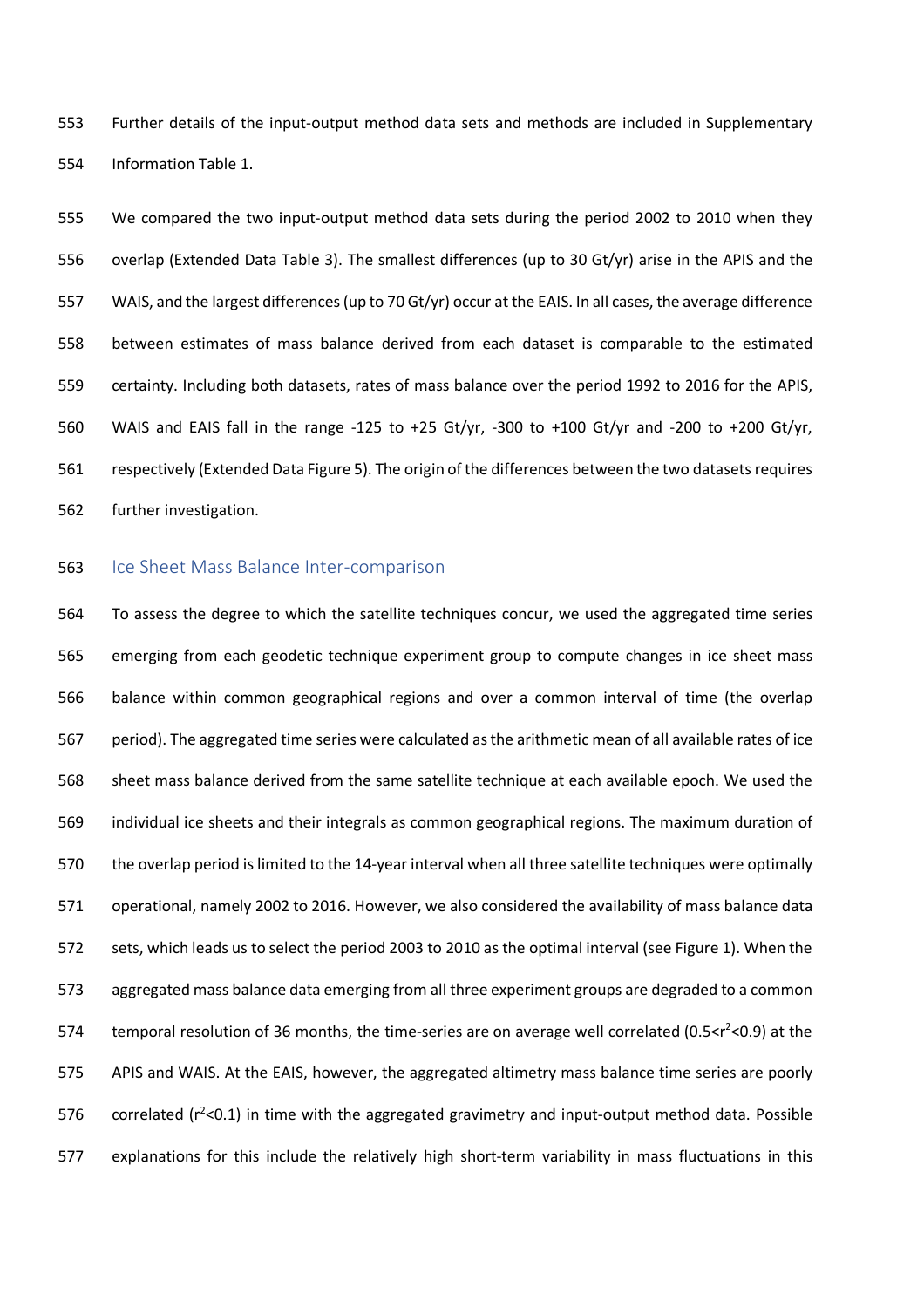region, the relatively low trend in mass, and the heterogeneous temporal resolution of the aggregated altimetry data set. Over longer periods, marked increases in the rate of mass loss from the WAIS are also recorded in all three satellite data sets.

 Because the comparison period is long in relation to the timescales over which surface mass balance fluctuations typically occur, their potential impact on the overall inter-comparison is reduced. The closest agreement between individual estimates of ice sheet mass balance occurs at the APIS and the WAIS, where the standard deviation across all techniques falls between 15 and 41 Gt/yr (Extended Data Table 4). The greatest departure occurs at the EAIS, where the input-output method and gravimetry estimates of mass balance differ by ~80 Gt/yr, and where the standard deviation of all three estimates is ~40 Gt/yr. This high degree of variance is expected due to the relatively large size of the region, small amplitude of signals and poor independent controls on coastal SMB. When compared to the mean, there are no significant differences between estimates of ice sheet mass balance determined from the individual satellite techniques and, in contrast to the first assessment, this finding also holds at continental and global scale. We conclude, therefore, that estimates of mass balance determined from independent geodetic techniques agree when compared to their respective uncertainties.

 Several noteworthy patterns in the distribution of mass balance estimates determined during the overlap period (2003 to 2010) merit further discussion. Estimates of mass balance derived from satellite altimetry and gravimetry are agree to within 15 Gt/yr, on average, and with the mean of all three techniques, in all ice sheet regions. In contrast, estimates of mass balance determined from the input-output method are 55 Gt/yr more negative, on average, than the mean in all ice sheet regions. However, despite the bias, the input-output method estimates remain in agreement because their estimated uncertainty is relatively large (approximately three times larger than that of the other techniques). A more detailed analysis of the primary and ancillary datasets is required to establish whether this bias is significant or systematic.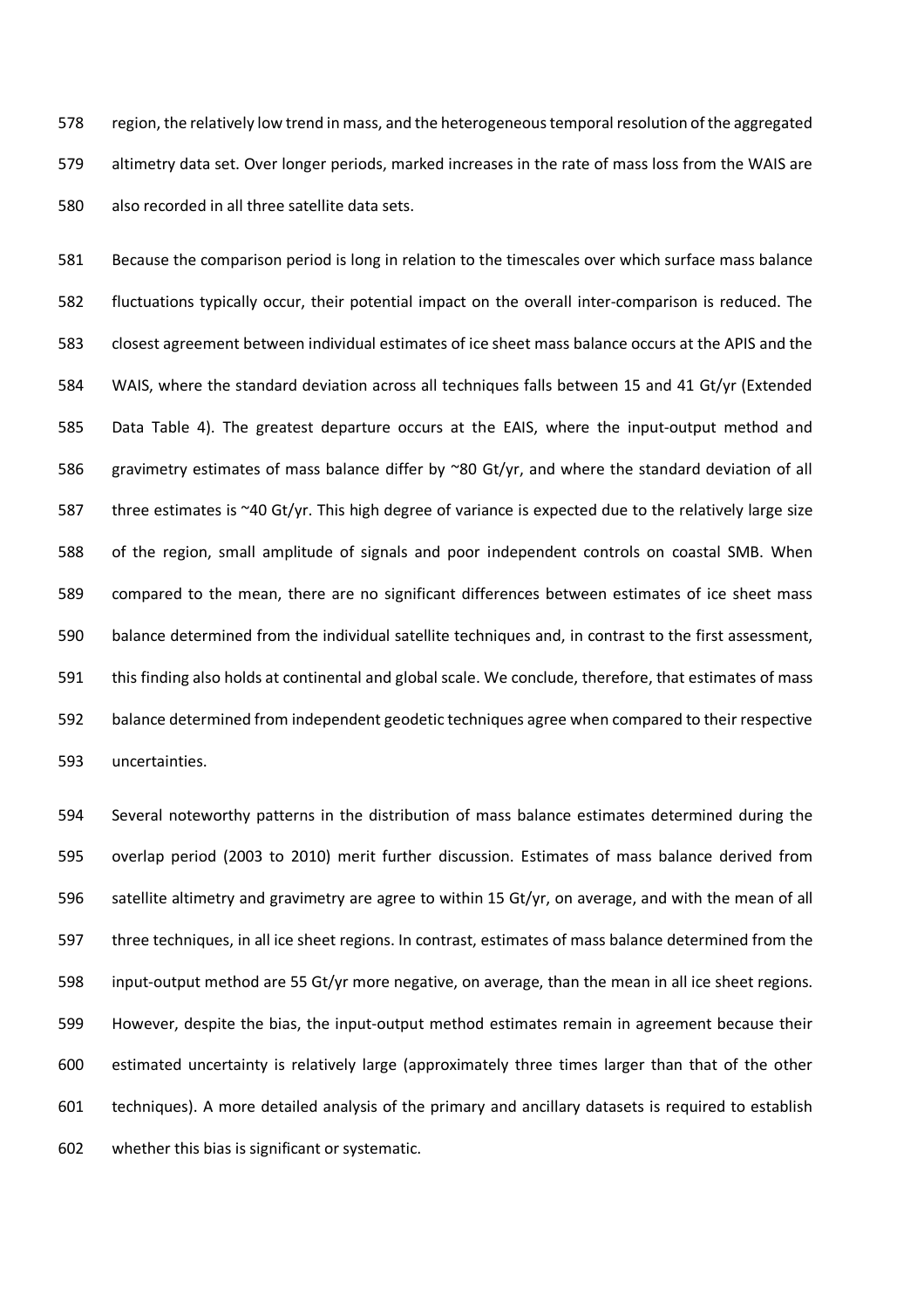#### 603 Ice Sheet Mass Balance Integration

 We combined estimates of ice-sheet mass balance derived from each geodetic technique experiment group to produce a single, *reconciled* assessment, following the same approach as the first assessment exercise. This was computed as the arithmetic mean of the average rates of mass change derived from each experiment group, within the regions of interest and at the time periods for which the experiment group mass trends were determined. We estimated the uncertainty of the mass balance data using the following approach. Within each experiment group, the uncertainty of mass trends was estimated as the average of the errors associated with each individual estimate. The uncertainty of *reconciled* rates of mass change (e.g. Table 1) was estimated as the root mean square of the uncertainties associated with mass trends emerging from each experiment group. When summing mass trends of multiple ice sheets, the combined uncertainty was estimated as the root sum square of the uncertainties for each region. Finally, to estimate the cumulative uncertainty of mass changes over time, we weighted the annual uncertainty by 1/√n, where n is the number of years elapsed relative to the start of each time series, and then summed the weighted annual uncertainties over 617 time <sup>81</sup>.

618 Across the full 25-year survey, the average rates of mass balance of the AIS was -109  $\pm$  56 (Table 1). To investigate inter-annual variability, we also calculated mass trends during successive 5-year intervals. While the APIS and WAIS each lost mass throughout the entire survey period, the EAIS experienced alternate periods of mass loss and mass gain, likely driven by inter-annual fluctuations in SMB. The rate of mass loss from the WAIS has increased over time due to accelerated ice discharge in 623 the Amundsen Sea sector  $34,48,74,82.84$ . The most significant rise – a twofold increase in the rate of ice loss - occurred between the periods 2002-2007 and 2007-2012 (Table 1). Overall, the WAIS accounts for the vast majority of ice mass losses from Antarctica. At the APIS, rates of ice mass loss since the early 2000's are notably higher than during the previous decade, consistent with observations of 627 surface lowering  $72,74$  and increased ice flow in southerly glacier catchments  $85$ . The approximate state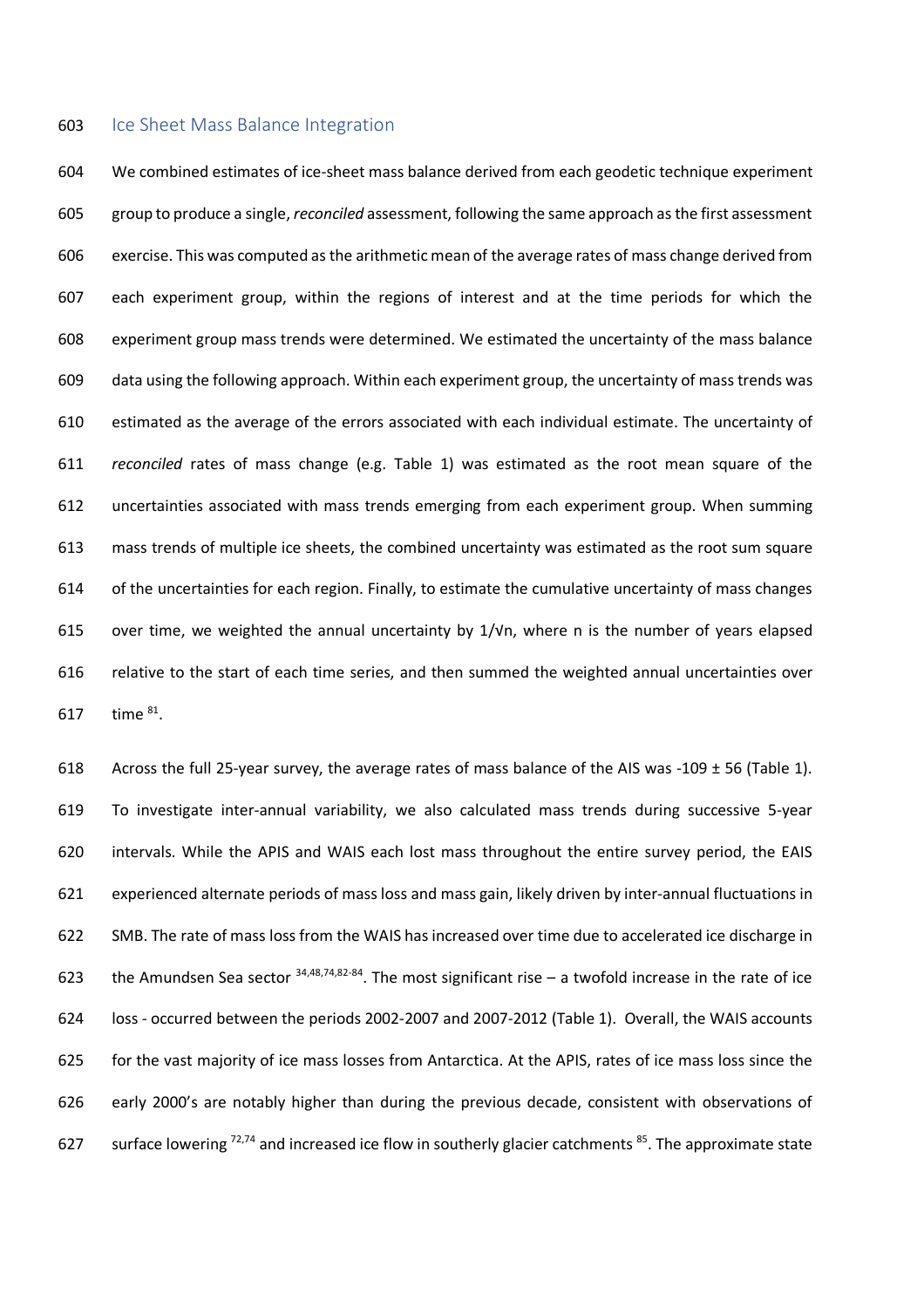- of balance of the wider EAIS suggests that the reported dynamic thinning of the Totten and Cook
- 629 glaciers  $86,87$  has been offset by accumulation gains elsewhere  $88$ .

#### Methods References

- 53 Fettweis, X. *et al.* Estimating the Greenland ice sheet surface mass balance contribution to
- future sea level rise using the regional atmospheric climate model MAR. *Cryosphere* **7**, 469-
- 489, doi:10.5194/tc-7-469-2013 (2013).
- 54 Kobayashi, S. *et al.* The JRA-55 reanalysis: General specifications and basic characteristics. *J. Meteorol. Soc. Jpn.* **93**, 5-48, doi:10.2151/jmsj.2015-001 (2015).
- 55 Dee, D. P. *et al.* The ERA-Interim reanalysis: Configuration and performance of the data
- assimilation system. *Q. J. R. Meteorol. Soc.* **137**, 553-597, doi:10.1002/qj.828 (2011).
- 56 Groh, A. & Horwath, M. The method of tailored sensitivity kernels for GRACE mass change estimates. *Geophys. Res. Abstr.* **18**, 2016 (2016).
- 57 Luthcke, S. B. *et al.* Antarctica, Greenland and Gulf of Alaska land-ice evolution from an iterated GRACE global mascon solution. *J. Glaciol.* **59**, 613-631, doi:10.3189/2013JoG12J147 (2013).
- 58 Andrews, S. B., Moore, P. & King, M. A. Mass change from GRACE: A simulated comparison of Level-1B analysis techniques. *Geophys. J. Int.* **200**, 503-518, doi:10.1093/gji/ggu402 (2015).
- 
- 59 Save, H., Bettadpur, S. & Tapley, B. D. High-resolution CSR GRACE RL05 mascons. *J. Geophys. Res. B Solid Earth* **121**, 7547-7569, doi:10.1002/2016JB013007 (2016).
- 60 Watkins, M. M., Wiese, D. N., Yuan, D. N., Boening, C. & Landerer, F. W. Improved methods
- for observing Earth's time variable mass distribution with GRACE using spherical cap mascons.
- *J. Geophys. Res. B Solid Earth* **120**, 2648-2671, doi:10.1002/2014JB011547 (2015).
- 61 Barletta, V. R., Sørensen, L. S. & Forsberg, R. Scatter of mass changes estimates at basin scale
- for Greenland and Antarctica. *Cryosphere* **7**, 1411-1432, doi:10.5194/tc-7-1411-2013 (2013).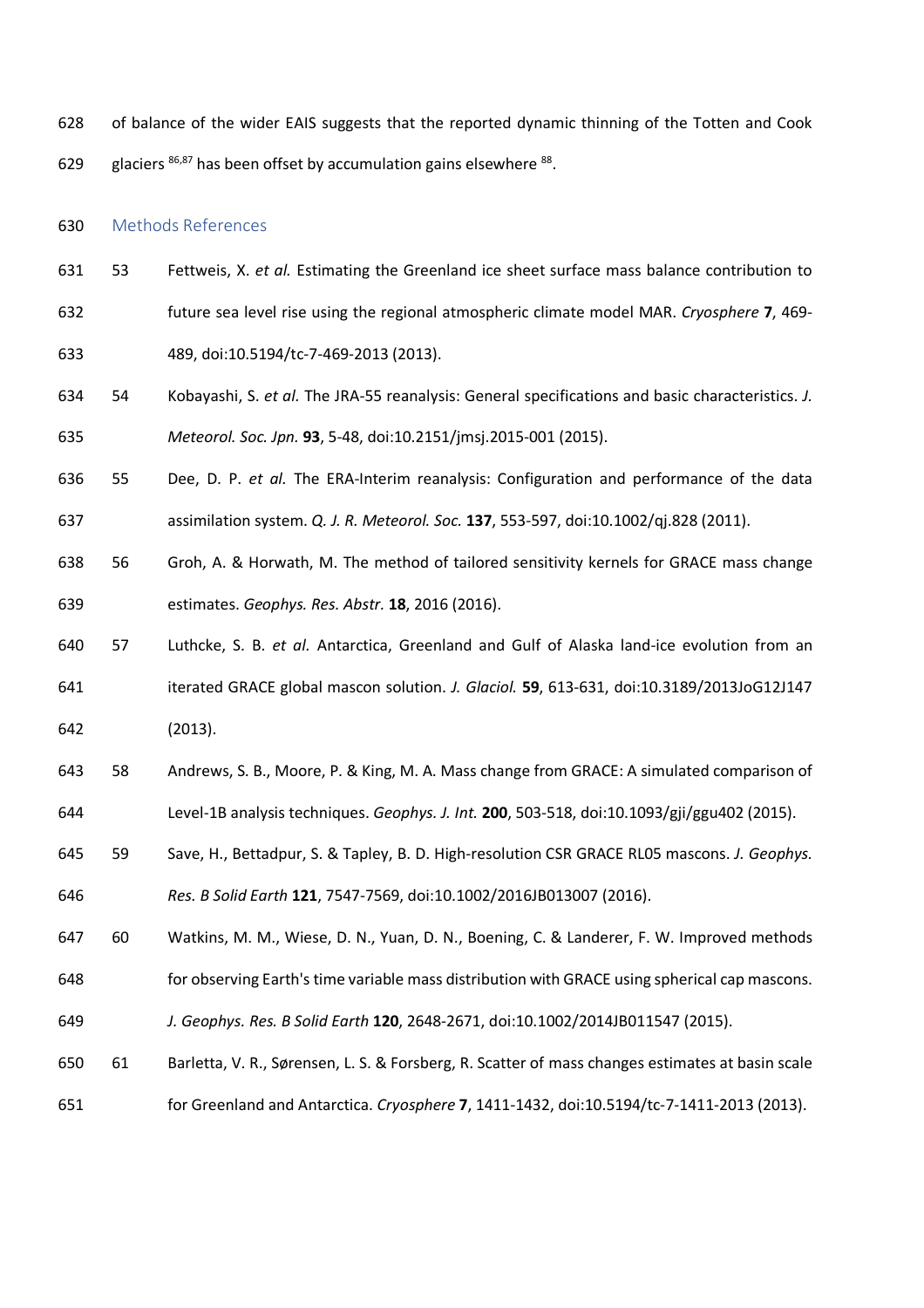- 62 Schrama, E. J. O., Wouters, B. & Rietbroek, R. A mascon approach to assess ice sheet and glacier mass balances and their uncertainties from GRACE data. *J. Geophys. Res. B Solid Earth* **119**, 6048-6066, doi:10.1002/2013JB010923 (2014).
- 63 Seo, K. W. *et al.* Surface mass balance contributions to acceleration of Antarctic ice mass loss during 2003-2013. *J. Geophys. Res. B Solid Earth* **120**, 3617-3627, doi:10.1002/2014JB011755 (2015).
- 64 Velicogna, I., Sutterley, T. C. & Van Den Broeke, M. R. Regional acceleration in ice mass loss from Greenland and Antarctica using GRACE time-variable gravity data. *Geophys. Res. Lett.* **41**, 8130-8137, doi:10.1002/2014GL061052 (2014).
- 65 Wouters, B., Bamber, J. L., Van Den Broeke, M. R., Lenaerts, J. T. M. & Sasgen, I. Limits in detecting acceleration of ice sheet mass loss due to climate variability. *Nat. Geosci.* **6**, 613- 616, doi:10.1038/ngeo1874 (2013).
- 66 Blazquez, A. *et al.* Exploring the uncertainty in GRACE estimates of the mass redistributions at
- the Earth surface. Implications for the global water and sea level budgets. *Geophys. J. Int.* (In review).
- 67 Horvath, A. G. Vol. DGK Reihe C-803 *DGK Reihe C* 159 (Verlag der Bayerischen Akademie der Wissenschaften, München, 2017).
- 68 Harig, C. & Simons, F. J. Mapping Greenland's mass loss in space and time. *Proc. Natl. Acad.*
- *Sci. U. S. A.* **109**, 19934-19937, doi:10.1073/pnas.1206785109 (2012).
- 69 Rietbroek, R., Brunnabend, S. E., Kusche, J. & Schröter, J. Resolving sea level contributions by
- identifying fingerprints in time-variable gravity and altimetry. *J. Geodyn.* **59-60**, 72-81, doi:10.1016/j.jog.2011.06.007 (2012).
- 70 Babonis, G. S., Csatho, B. & Schenk, T. (eds V. Zdimal *et al.*) 481-487 (International Society for Photogrammetry and Remote Sensing).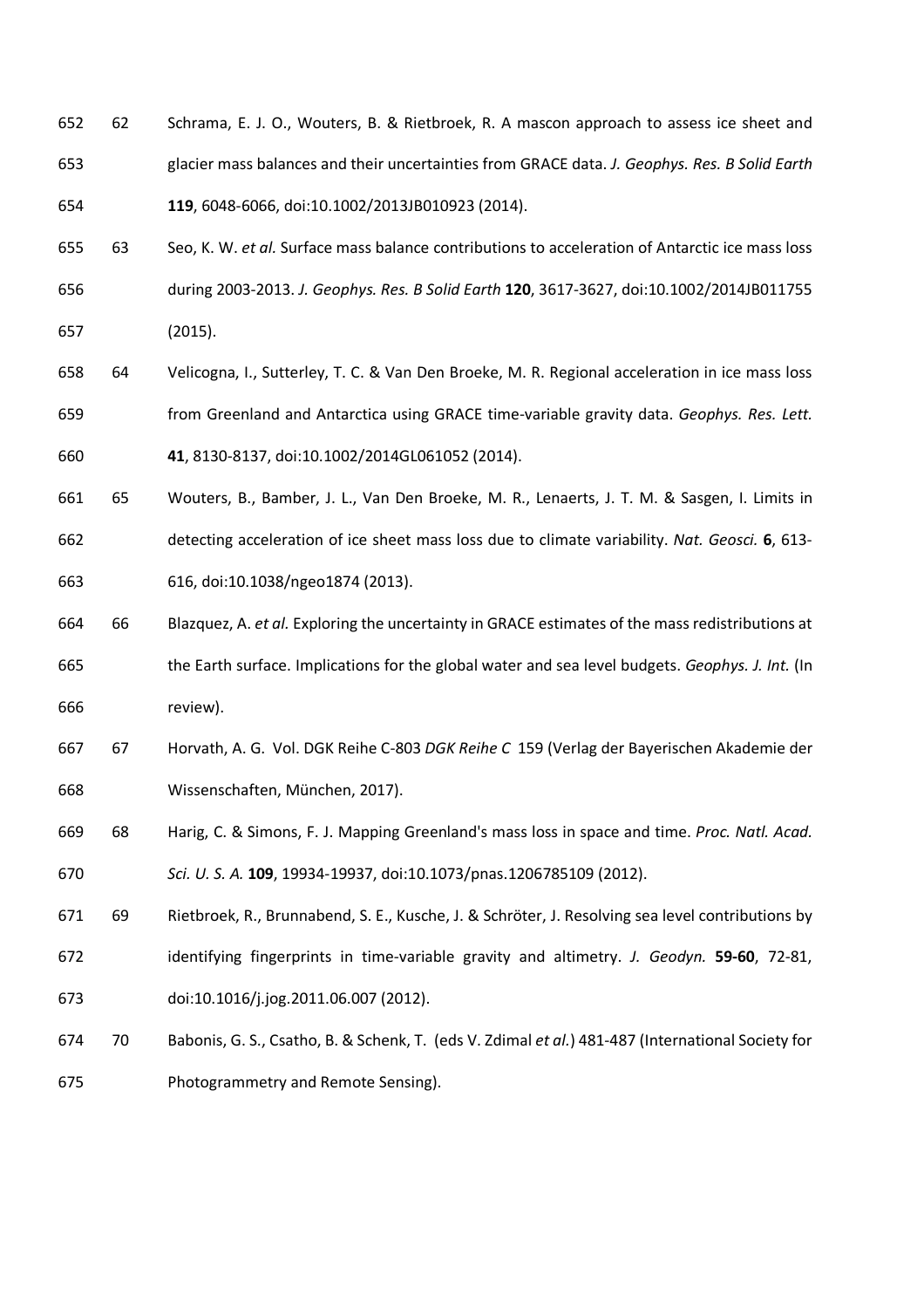- 71 Felikson, D. *et al.* Comparison of Elevation Change Detection Methods from ICESat Altimetry over the Greenland Ice Sheet. *IEEE Trans Geosci Remote Sens* **55**, 5494-5505, doi:10.1109/TGRS.2017.2709303 (2017).
- 72 Helm, V., Humbert, A. & Miller, H. Elevation and elevation change of Greenland and Antarctica derived from CryoSat-2. *Cryosphere* **8**, 1539-1559, doi:10.5194/tc-8-1539-2014 (2014).
- 73 Ewert, H. *et al.* Precise analysis of ICESat altimetry data and assessment of the hydrostatic equilibrium for subglacial Lake Vostok, East Antarctica. *Geophys. J. Int.* **191**, 557-568, doi:10.1111/j.1365-246X.2012.05649.x (2012).
- 74 McMillan, M. *et al.* Increased ice losses from Antarctica detected by CryoSat-2. *Geophys. Res. Lett.* **41**, 3899-3905, doi:10.1002/2014GL060111 (2014).
- 75 Zwally, H. J. *et al.* Mass gains of the Antarctic ice sheet exceed losses. *J. Glaciol.* **61**, 1019-1036, doi:10.3189/2015JoG15J071 (2015).
- 76 Gunter, B. C. *et al.* Empirical estimation of present-day Antarctic glacial isostatic adjustment and ice mass change. *Cryosphere* **8**, 743-760, doi:10.5194/tc-8-743-2014 (2014).
- 77 Scambos, T. & Shuman, C. Comment on 'mass gains of the Antarctic ice sheet exceed losses' by H. J. Zwally and others. *J. Glaciol.* **62**, 599-603, doi:10.1017/jog.2016.59 (2016).
- 78 Zwally, H. J. *et al.* Response to Comment by T. SCAMBOS and C. SHUMAN (2016) on 'Mass gains of the Antarctic ice sheet exceed losses' by H. J. Zwally and others (2015). *J. Glaciol.* **62**,
- 990-992, doi:10.1017/jog.2016.91 (2016).
- 79 Richter, A. *et al.* Height changes over subglacial Lake Vostok, East Antarctica: Insights from GNSS observations. *J. Geophys. Res. F Earth Surf.* **119**, 2460-2480, doi:10.1002/2014JF003228 (2014).
- 80 Rignot, E., Velicogna, I., Van Den Broeke, M. R., Monaghan, A. & Lenaerts, J. Acceleration of the contribution of the Greenland and Antarctic ice sheets to sea level rise. *Geophys. Res. Lett.* **38**, doi:10.1029/2011GL046583 (2011).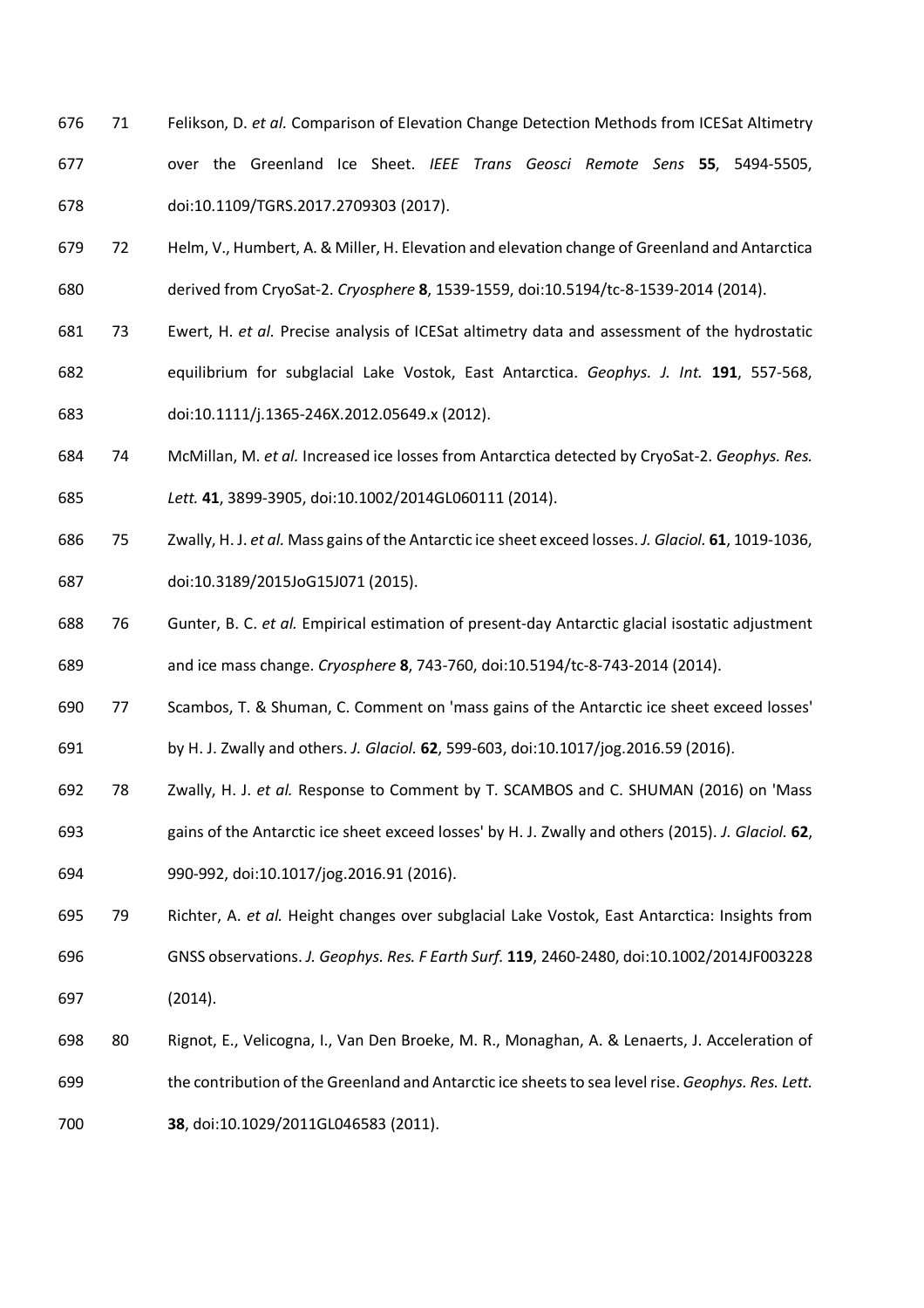- 81 Stocker, T. F. *et al. Climate change 2013 the physical science basis: Working Group I contribution to the fifth assessment report of the intergovernmental panel on climate change*. Vol. 9781107057999 (Cambridge University Press, 2013).
- 82 Bouman, J. *et al.* Antarctic outlet glacier mass change resolved at basin scale from satellite gravity gradiometry. *Geophys. Res. Lett.* **41**, 5919-5926, doi:10.1002/2014GL060637 (2014).
- 83 Konrad, H. *et al.* Uneven onset and pace of ice-dynamical imbalance in the Amundsen Sea
- Embayment, West Antarctica. *Geophys. Res. Lett.* **44**, 910-918, doi:10.1002/2016GL070733 (2017).
- 84 Gardner, A. S. *et al.* Increased West Antarctic and unchanged East Antarctic ice discharge over the last 7 years. *The Cryosphere* **12**, 521-547, doi:10.5194/tc-12-521-2018 (2018).
- 85 Hogg, A. E. *et al.* Increased ice flow in Western Palmer Land linked to ocean melting. *Geophys. Res. Lett.* **44**, 4159-4167, doi:10.1002/2016GL072110 (2017).
- 86 Pritchard, H. D., Arthern, R. J., Vaughan, D. G. & Edwards, L. A. Extensive dynamic thinning on the margins of the Greenland and Antarctic ice sheets. *Nature* **461**, 971-975, doi:10.1038/nature08471 (2009).
- 87 Li, X., Rignot, E., Morlighem, M., Mouginot, J. & Scheuchl, B. Grounding line retreat of Totten Glacier, East Antarctica, 1996 to 2013. *Geophys. Res. Lett.* **42**, 8049-8056, doi:10.1002/2015GL065701 (2015).
- 88 Lenaerts, J. T. M. *et al.* Recent snowfall anomalies in Dronning Maud Land, East Antarctica, in a historical and future climate perspective. *Geophys. Res. Lett.* **40**, 2684-2688, doi:10.1002/grl.50559 (2013).

#### Data Availability

The final mass balance datasets generated in this study are freely available at www.imbie.org.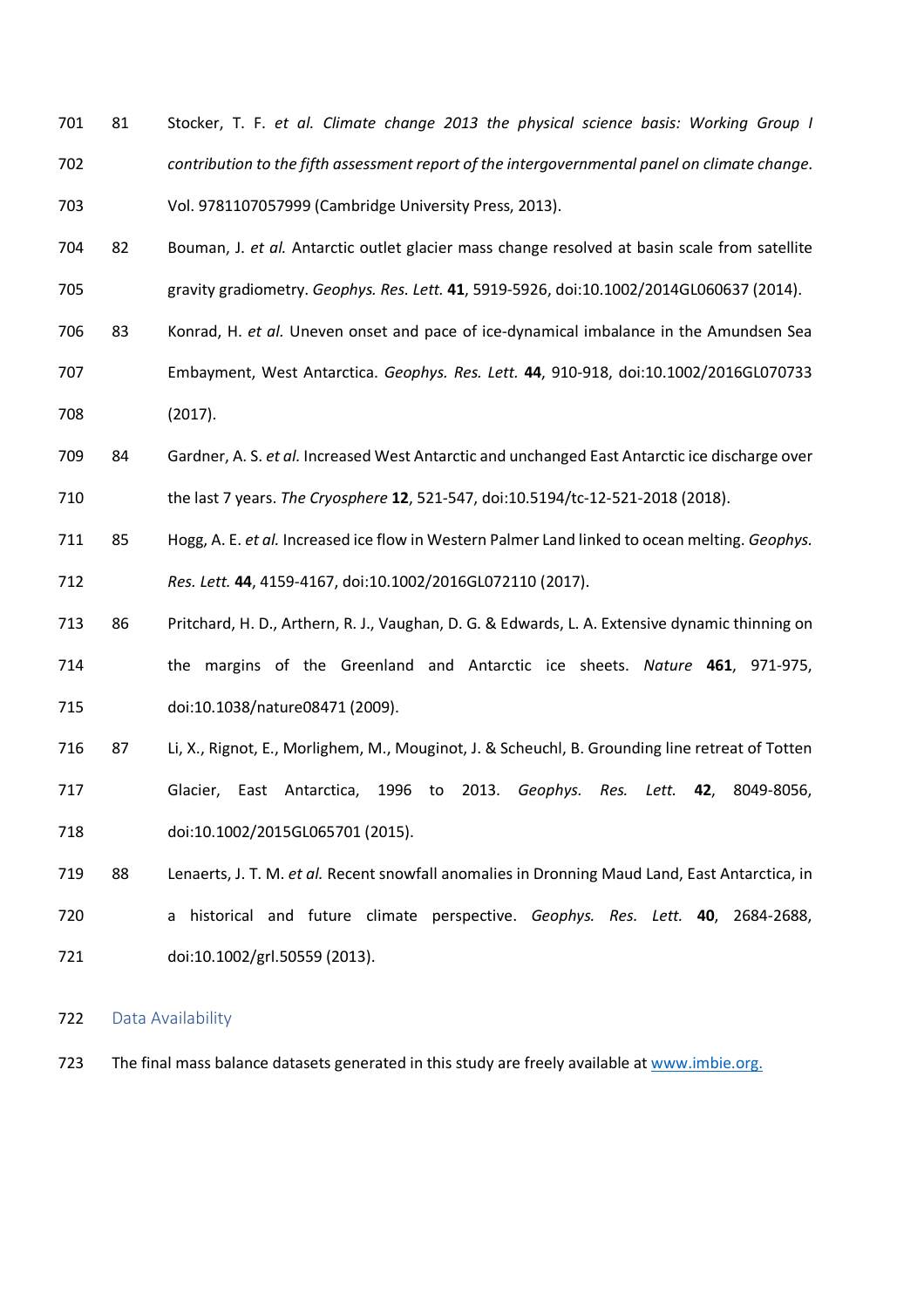#### Extended Data Legends

 **Extended Data Figure 1 | Ice sheet mass balance data sets included in this assessment.** Some data 726 sets did not encompass all three ice sheets.

 **Extended Data Figure 2 | Ice sheet drainage basins.** Antarctic ice sheet drainage basins according to 728 the definitions of Zwally <sup>3</sup> (top) and Rignot <sup>2,20</sup> (bottom). Basins falling within the Antarctic Peninsula, West Antarctica, and East Antarctica are shown in green, pink and blue, respectively. For the Zwally definition, the Antarctic Peninsula, West Antarctica, and East Antarctica basins cover areas of 227 725  $\rm km^2$ , 1 748 200 km<sup>2</sup> and 9 909 800 km<sup>2</sup>, respectively. For the Rignot definition, the Antarctic Peninsula, 732 West Antarctica, and East Antarctica basins cover areas of 232 950 km<sup>2</sup>, 2 039 525 km<sup>2</sup> and 9 620 225  $km^2$ , respectively.

 **Extended Data Table 1 | Spatially-averaged Antarctic ice sheet surface mass balance.** Estimates of the average surface mass balance (SMB) over the period 1980 to 2012 were derived from regional climate models (RCM) and global reanalyses (GCM). Data were evaluated using the Rignot drainage 737 basins  $2,20$ .

 **Extended Data Figure 3 | Temporal variations in Antarctic ice sheet surface mass balance.** Time series of integrated surface mass balance in Antarctic ice sheet drainage regions (Rignot et al., 2011a, 2011b) from the MAR (blue) and RACMO2.3p (red) models.

 **Extended Data Figure 4 | Modeled glacial isostatic adjustment beneath the Antarctic Ice Sheet.**  Bedrock uplift rates in Antarctica averaged over the GIA model solutions submitted to the second IMBIE assessment (a), as well as their respective standard deviation (b).

 **Extended Data Table 2 | Glacial Isostatic Adjustment model details.** Regional changes in mass 745 associated with the glacial isostatic adjustment signal were determined from the model data ( $^{\dagger}$ ) or 746 calculated as an indicative rate using degrees  $3-90$   $($ <sup> $\dagger$ </sup>).

a Main publication listed, in all cases additional supporting publications should be acknowledged in supp. info.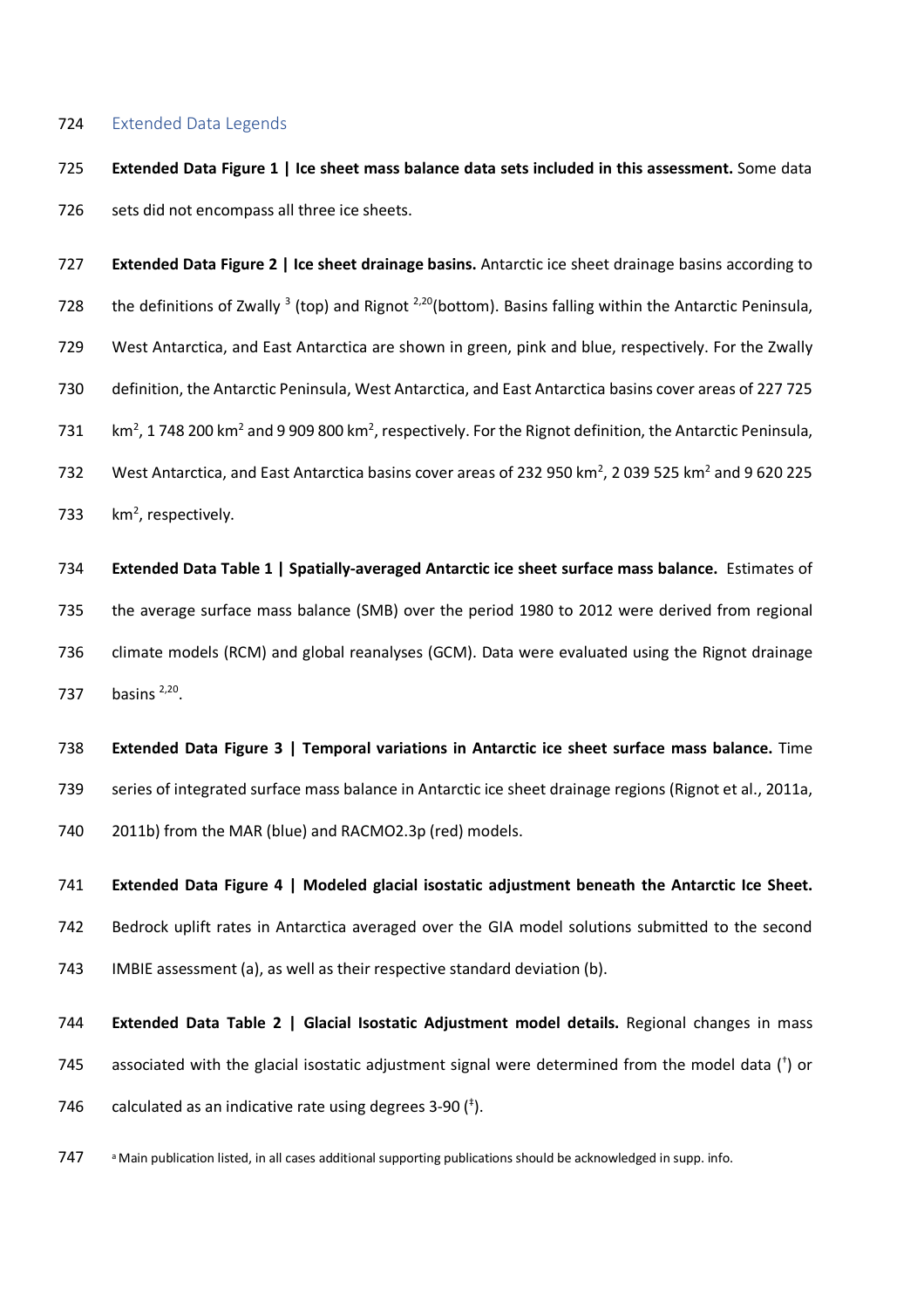- 748 b Own model if not otherwise stated. Comma-separated values refer to properties of radially-varying (1D) Earth model: first
- 749 value is lithosphere thickness (km), other values reflect mantle viscosity (x10<sup>21</sup> Pa s) for specific layers see relevant
- publications for details
- $\cdot$  Ice model covers at least Last Glacial Maximum to present, unless indicated

 <sup>d</sup> GIA model details: SH=spherical harmonic (maximum degree indicated), FE=finite element, C=compressible, IC=incompressible, RF=rotational feedback, SG=self-gravitation, OL=ocean loading, 'x' = feature not included, UQ=uncertainty quantified

- <sup>e</sup> RSL = relative sea-level data; GPS rates all corrected for elastic response to contemporary ice mass change
- 756 <sup>f</sup> Different to ICE-6G C in Antarctica, due to use of BEDMAP2 <sup>1</sup> topography in that region
- 757 & Model relates to GIA in the northern Antarctic Peninsula only
- 758 h Model relates to GIA in the Amundsen Sea Embayment only
- <sup>i</sup> <sup>25</sup>
- **j** 89
- 761 k90

 **Extended Data Figure 5 | Individual rates of ice sheet mass balance.** Mass balance estimates were determined from satellite altimetry (left), gravimetry (centre), and the input-output method (right) in the Antarctic Peninsula (top), East Antarctica (middle) and West Antarctica (bottom). The ensemble average is shown as a dashed black line, with the estimates one sigma uncertainty as light grey 766 shading. Also shown is the standard error of the mean solutions, per epoch (dary grey).

 **Extended Data Table 3 | Features of mass balance data sets included in this study.** Details shown include their maximum span and ranges of temporal sampling, amplitude, estimated error, and standard deviation at each epoch.

 **Extended Data Table 4 | Aggregated estimates of ice sheet mass balance determined from satellite altimetry, gravimetry, and input-output method.** In this comparison, the data were averaged over the period 2003 to 2010. Also shown is the arithmetic mean of each individual result for given regions,